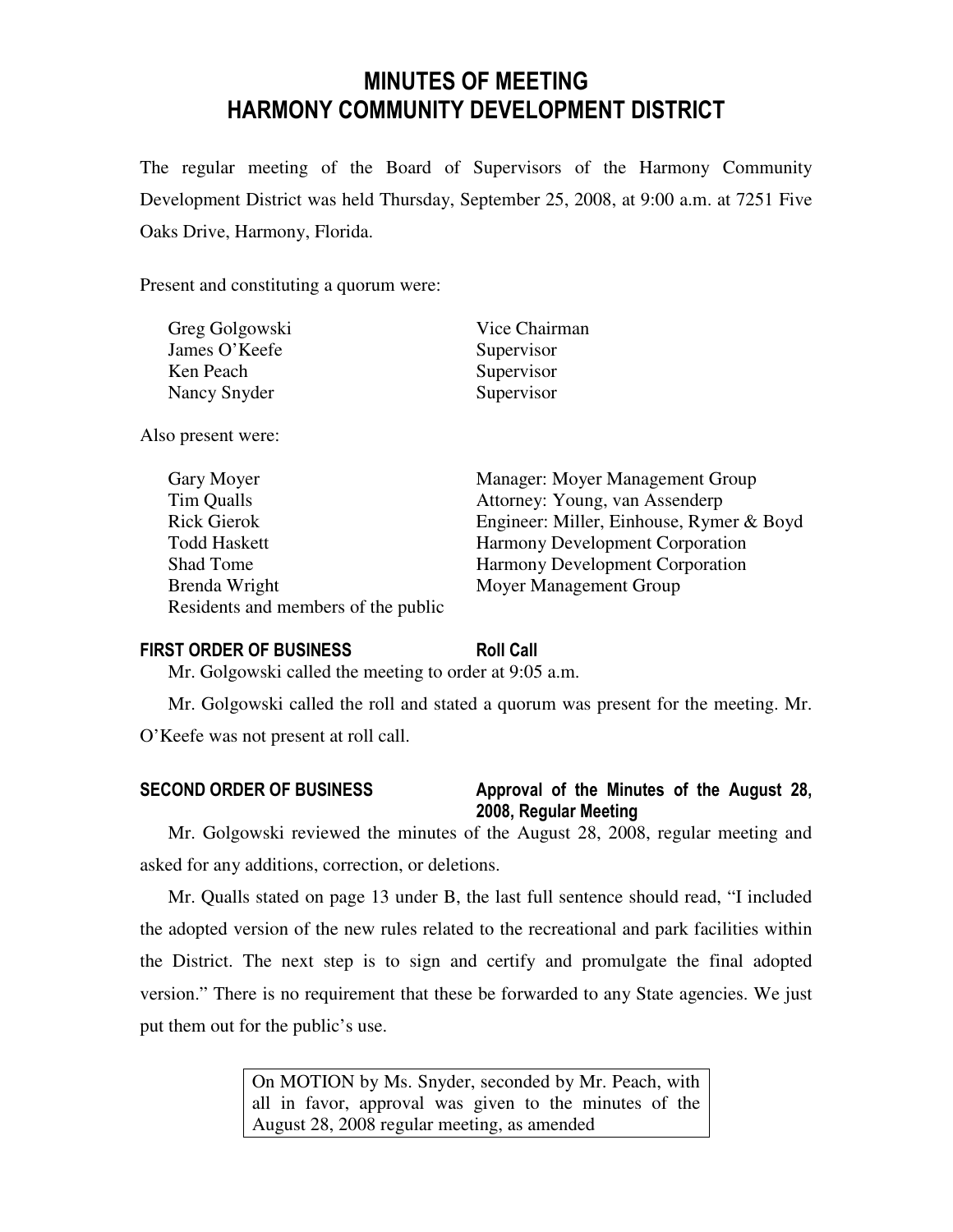# THIRD ORDER OF BUSINESS District Manager's Report

# **A. Financial Statements**

Mr. Moyer reviewed the financial statements, included in the agenda packet and available for public review in the District Office during normal business hours.

# **B. Invoice Approval #101 and Check Run Summary**

Mr. Moyer reviewed the invoices and check summary and requested approval.

Ms. Snyder asked what is KUA bill for \$3.50? Is this something that is not being used and we pay for it monthly?

Mr. Moyer responded we will research it.

Mr. Golgowski stated John Deere charged us for sales tax on their invoice.

Mr. Moyer stated that will be removed.

On MOTION by Mr. Peach, seconded by Ms. Snyder, with all in favor, approval was given to the invoices as presented and amended.

### **C. Acceptance of the audit for fiscal year 2007**

Mr. Moyer stated we distributed the audited financial statements to the Board. I want to highlight the written reports the auditor is required to include in this audit. The first deals with their clean audit opinion, which states that what we provided to them as of September 30, 2007, did fairly in all material respects, reflect the financial position of the District. That is referred to as a clean audit opinion and is indicated in the third paragraph in their cover letter to the audit. I will call your attention to the reports in the back of the audit. Pursuant to Florida law and rules of the Auditor General, the auditor looks at controls that are in place over financial reporting, and they define what a material weakness is as part of this letter. They opine that they found nothing that was a material weakness as noted in the last sentence on page 23, "We did not identify any deficiencies in internal control over financial reporting that we consider to be a material weakness as defined above." They also opine on whether we were in compliance with rules, laws, indentures and such things, and they state that "the results of our tests disclosed no instances of noncompliance or other matters that are required to be reported under the Government Auditing Standards." They did not find anything in which we violated rules, laws, or contracts. The final report is the management letter which is the auditor's opportunity to bring things to the attention of management and the Board that may not be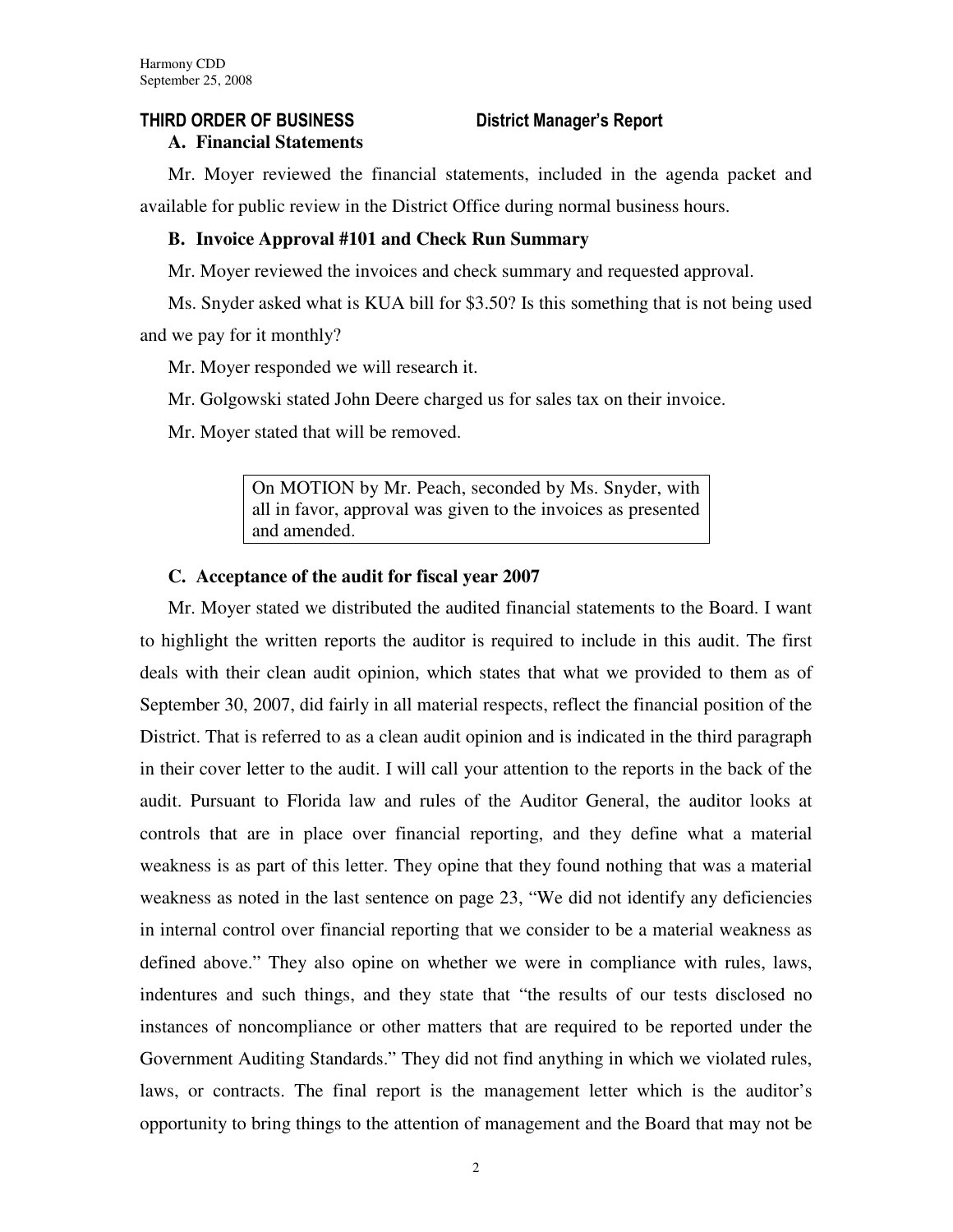a material weakness but nonetheless can be done better. Page 26 indicates they had no current year findings or recommendations. They are also required to review certain matters by the Auditor General, one of which is whether or not the District is in a state of financial emergency. There is a definition of that to determine if the District is in a state of financial emergency, and they said the District has not met one or more of the financial emergency conditions described in Section 218.503(1), Florida Statutes. This is a clean audit with no recommended changes to our controls over financial reporting. I will ask that the Board accept this audit and authorize that it be filed with the appropriate State agencies.

> On MOTION by Ms. Snyder, seconded by Mr. Peach, with all in favor, approval was given to accept the audited financial statements for fiscal year 2007.

Mr. Golgowski stated congratulations on a good job.

Mr. Moyer stated the record will reflect Mr. O'Keefe just joined us.

Mr. Moyer stated we have been researching how to take security deposits by credit card; Ms. Wright has done a lot of work on this and has found a company called Point and Pay, which is the same company that Toho Water Authority uses and Osceola County uses for similar transactions, although Toho Water Authority uses it for the payment of utility bills. In order to setup this account, there is a setup fee that is required, which is \$4,000. I think it seems high to all of us, but it has been used by the people who are in the business of using credit cards. We can continue to use research if you desire but this is the direction we are going to go in, to have a company like Point and Pay to keep track of all this on our behalf.

Ms. Snyder asked what were the benefits of this company over others?

Ms. Wright responded some of the ones we looked at were unknown to me. I do a lot of personal online bill paying and some of them charge user fees in excess of \$6 to \$10. The fees with Point and Pay were considerably lower. What we liked about it is that it is used by Polk County and Osceola County. We presume that they had done their research and it is a reputable company, and that was a concern to us.

Ms. Snyder asked a lot of these charges will never be put through?

Ms. Wright responded that is correct.

Mr. Golgowski stated however we will still have a setup fee.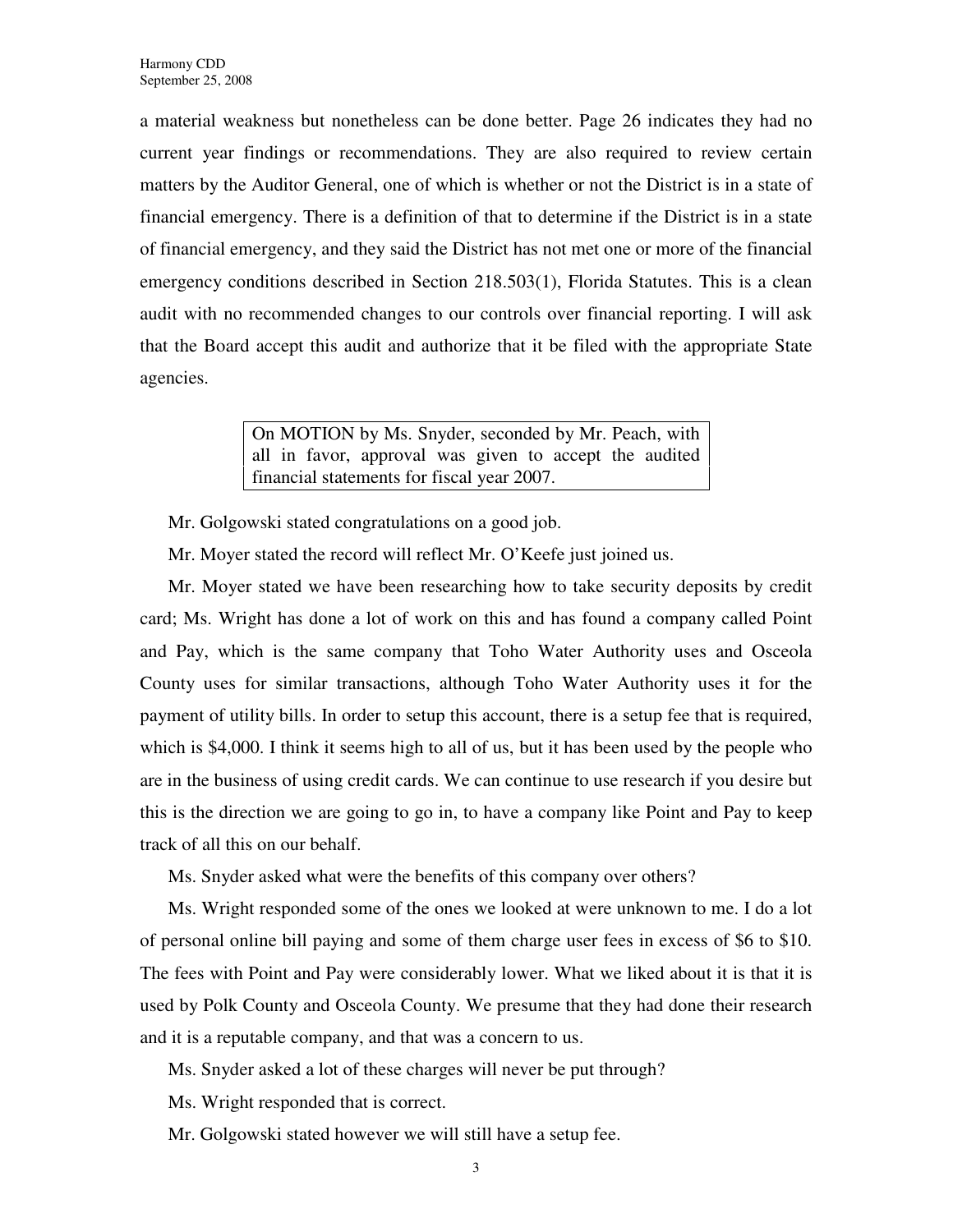Ms. Wright stated we can continue to research other companies. We liked what we found with Point and Pay.

Mr. Peach asked how is it used? We discussed collecting credit card information so that we could use it if we had to. Are the other entities using Point and Pay using it in the same way or are they actually processing more payments?

Ms. Wright responded as Mr. Moyer mentioned, Toho Water Authority uses it for utility payments. We are looking at this for another District where we process utility payments in excess of 20 or 30 in a day. For that District, it would be cost justified. What we can do in the meantime is collect the credit card and identification information from the residents. We need to see the identification and credit card to make sure the signatures match and to make sure the credit card has not expired. We will hold that information. Rather than using a company, if there are damages, obviously we will need to be in contact with the resident. We can see if there is another method they want to use to pay for any damages rather than a credit card. We can address it at that time.

Mr. Peach stated given the upfront cost on that company, I think it is better to collect the information. It does not sound like we will utilize it in the same way that justifies spending \$4,000.

Ms. Wright stated we are anticipating to never need to use it. The situation would be different if the District were charging user fees on a regular basis.

Mr. Carl Fsadni stated PayPal is part of eBay and will have minimal setup fees to do the same thing with no charges.

Mr. Moyer stated we will take a look at that. Thank you for the suggestion. We will continue to research this.

### FOURTH ORDER OF BUSINESS Attorney's Report - Update on contract negotiations for school use of the Swim Club facilities

Mr. Qualls stated at the last meeting, I presented to the Board an interlocal agreement between the Board and the School Board of Osceola County so Harmony Community School kindergartners and first graders could utilize the District's facilities to provide the children swimming lessons. The Board authorized me to make one change, which was to take out any fee that the School Board would have to pay or a prorate share of maintenance costs for upkeeping the pool. If that was the only change, the Board said that you would approve the agreement. However, after going through the contract a couple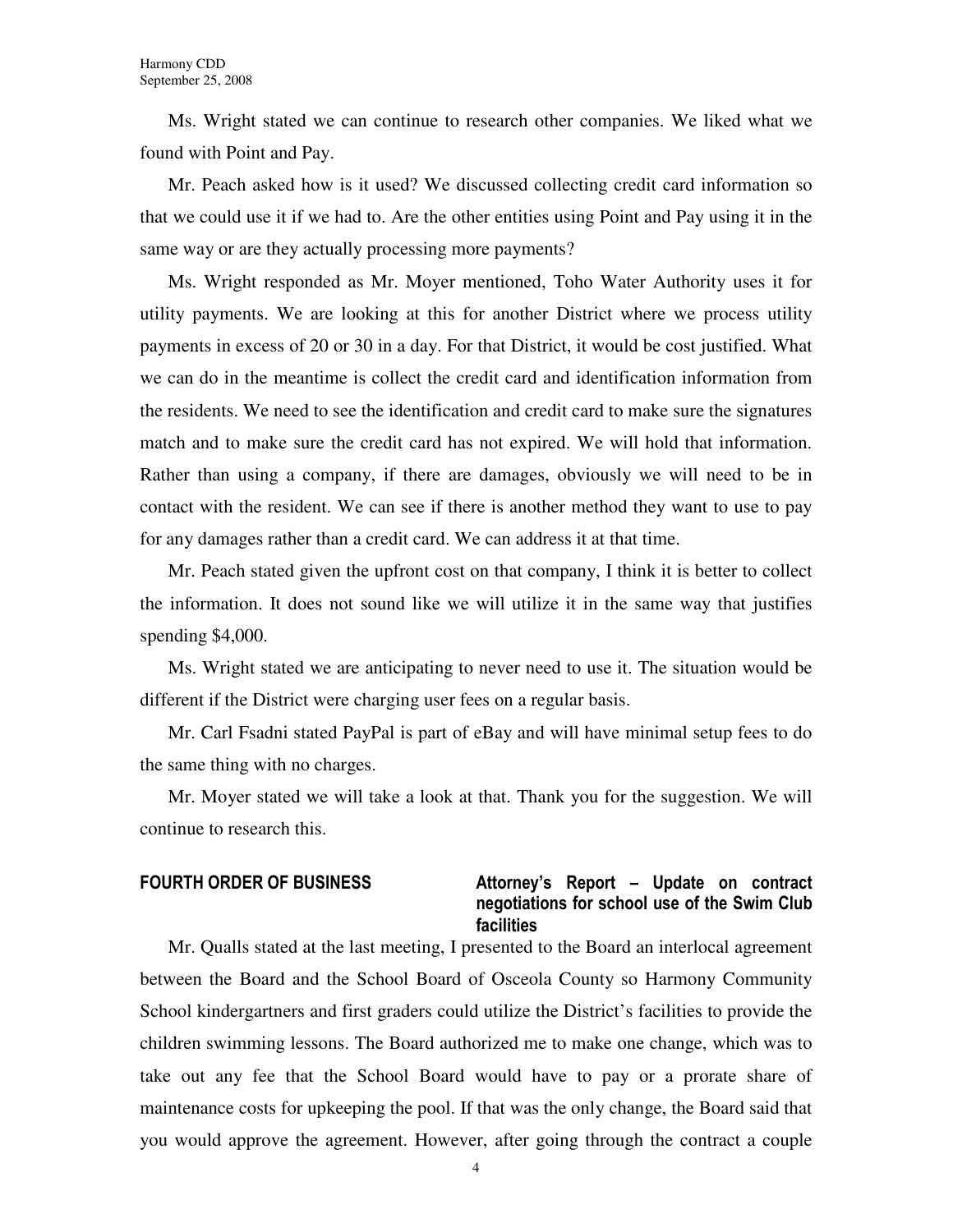times with the School Board, they made substantial changes and we have called their attorney. I am meeting with Mr. Henderson, the School Board's contract administrator, after our meeting this morning. We informed them that the latest version presented to us by the School Board, we could not recommend the Board sign this agreement. There are several reasons but I will mention the biggest one. The School Board added language that said the District is responsible to comply with any legal requirements imposed on it by the terms of Jessica Lunsford Act. We think raises some substantial liability concerns for the District. The Jessica Lunsford Act was passed by the Florida legislature recently that requires schools and contractors of schools and their employees to go through a series background screenings to avoid foul play with students. By adding this language, the School Board potentially creates liability on the part of the District. We think the School Board solely should be liable for any matters and potential liability related to the Jessica Lunsford Act, and we have conveyed that to the School Board's attorney. I will convey it to the executive director for contract management with the School Board. I will meet with him and continue to report to the Board as it progresses. Throughout the process I told them that the District really supports this concept. There are no major concerns but we need to come to an agreement now because down the road, it will make things run a lot smoother. The more time we spend on the contract, the better it will be because it could be a long-term relationship with the School Board and the Harmony CDD.

Mr. Peach stated reinforce with them that in our initial discussions, it was decided that the pool would be deserted and no one else would be present other than school officials. Remind them of that so it is not an issue of other people being around. I imagine that Act also requires that anyone who works with youth has to be fingerprinted and have a background check. If they put that obligation on the District, I imagine that applies to all of us in terms of fingerprinting and background checks, and there is a cost to that.

Mr. Qualls stated potentially, yes. I do not think it does apply to us but only to School Board employees and their contractors. We are neither. The way I read it is that the onus of the Act is on the School Board. There is a definition of school grounds within that Act and the District's swimming facility falls outside that definition. I do not see that the District would be liable under the provisions of this Act. When the School Board includes language in the contract that we are, that raises concerns. The potential for the District having to provide any number of background checks and the related costs thereto is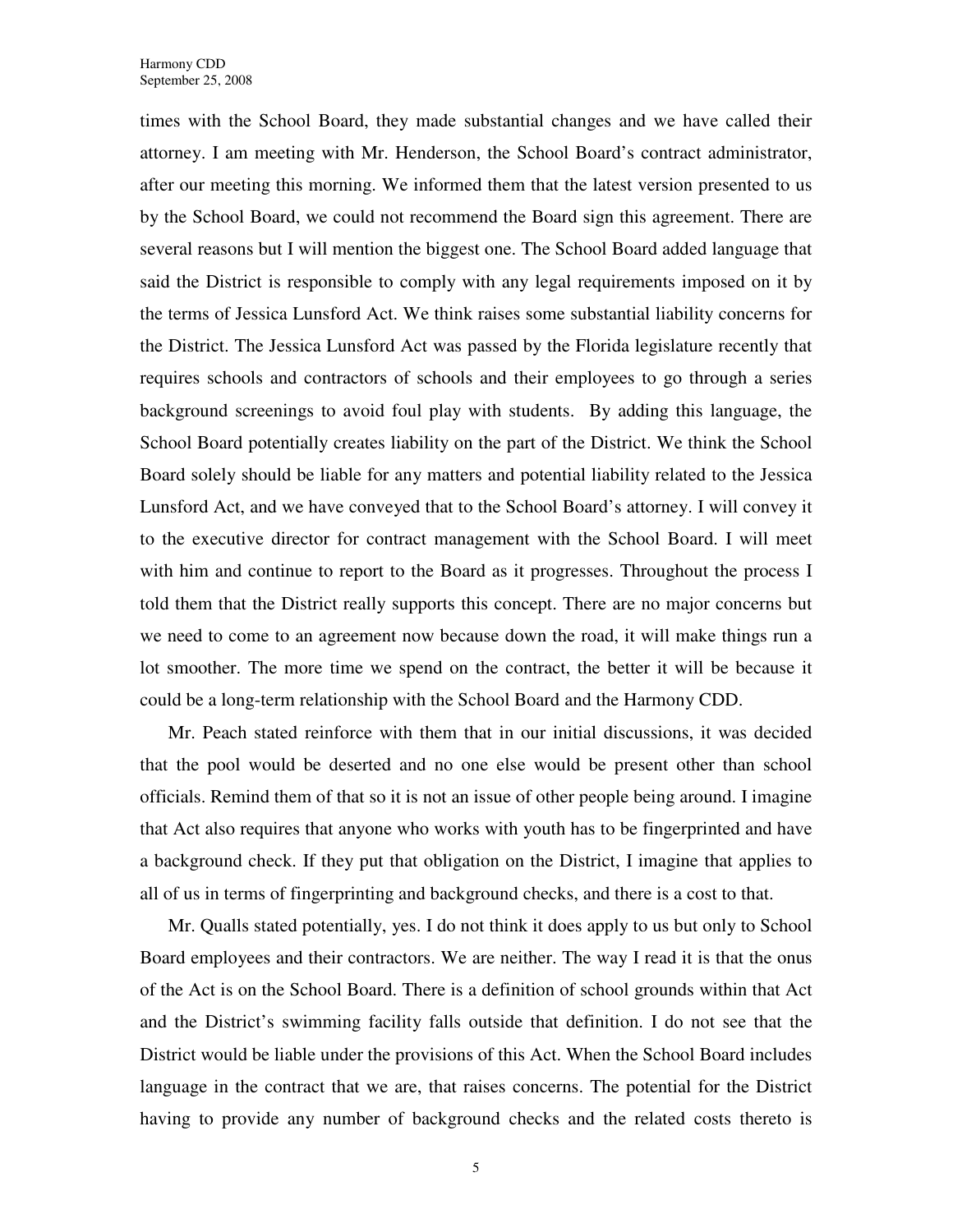substantial. We need to clear this matter before we can advise that the District sign this contract as currently drafted.

Ms. Snyder stated at the last meeting, I asked if we will have any liability whatsoever, and the answer was that we would not have any.

Mr. Qualls stated you are correct; that was Ms. Susan McKay's answer. The attorneys involved seem to disagree based on what they submitted to us.

Mr. Golgowski stated the School Board will deal with this in community parks throughout Osceola County. It is an efficient way to use the facilities. They need to come to grips with it.

Mr. Qualls stated the Act in question is pretty recent and it has not been litigated, so there is a lot uncertainly about the parameters. If something happens, the parents are going to seek every potential recourse available. The District certainly has the potential of being pulled into such a suit.

Mr. O'Keefe stated stress to the attorneys for the School Board that there will be no interaction with anyone in the community other than School Board personnel.

Mr. Qualls stated I can relay that information. The District's single purpose is to maintain infrastructure. It is difficult and outside the District's powers to enforce keeping that pool area clear of residents or any member of the public. This is something the School Board will have to enforce to the best of its ability. We can say to the pool cleaners and others who maintain that infrastructure during these hours they are not to be providing maintenance, but we are prohibited by our single purpose to what we can enforce in making sure it is clear of residents and the general public.

Ms. Snyder asked have they started using it? I thought the dates were this week.

Mr. Qualls responded no, they had to change their plans and they went to St. Cloud. I stressed repeatedly that the District wants to do this and see value in it, but we need to take more time in preparation in working these things out.

Mr. Steve Baruby stated the high school is already using the pool several days a week for over an hour a day with residents there. I see an extension if they are going to hold the District liable for the kindergarten/first grade group, will they hold the District responsible for the high school? Right now there are no restrictions. When the swim teams shows up to use the pool, they take over the pool. I am not arguing the value of the swim team using the pool, but this is owned by the residents and the attorney mentioned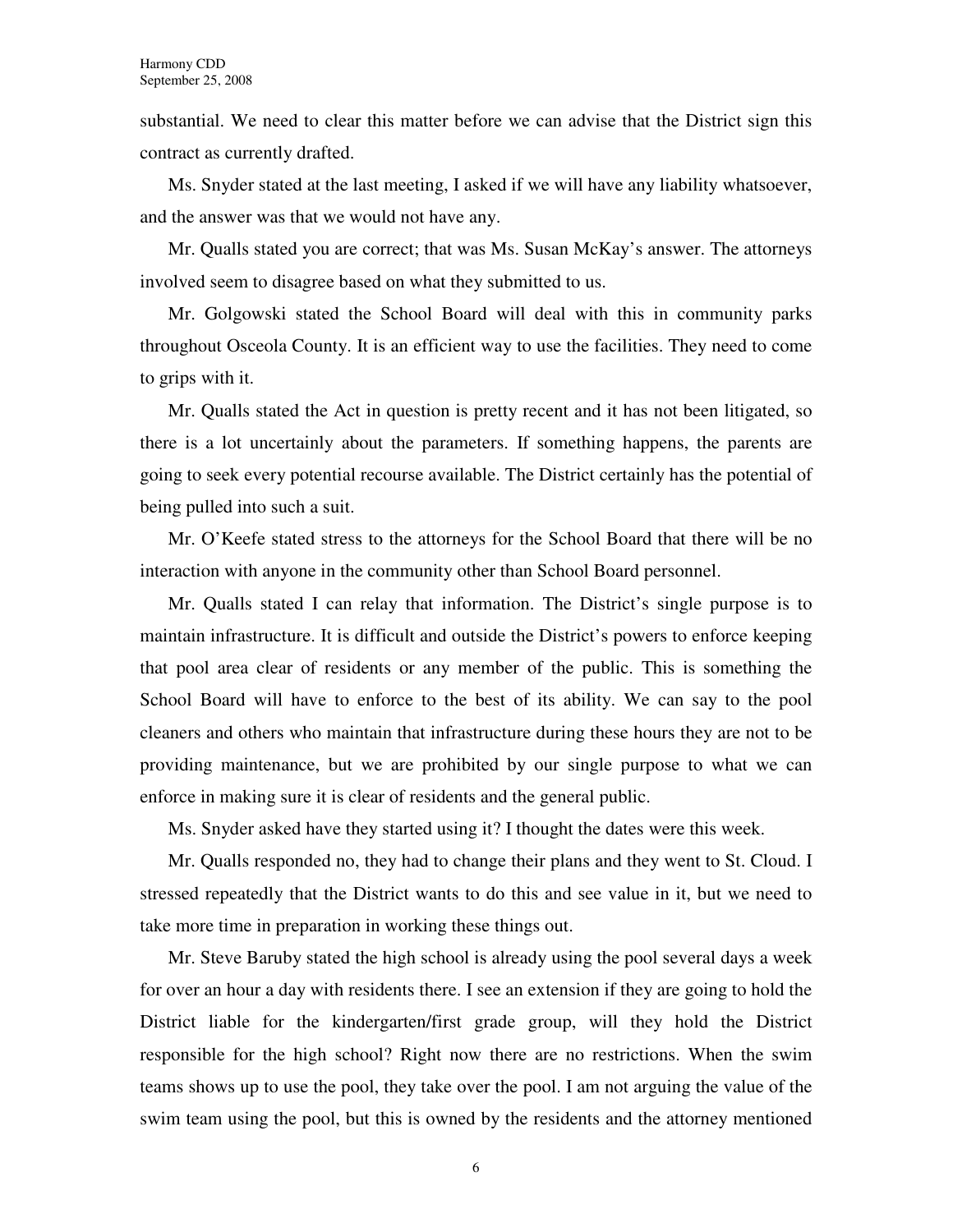needing to clear the pool for the children to use it. That clearly does not happen with the high schoolers. I am not complaining about it. There should be an agreement with them for the use of that pool. If there is not, perhaps there is a handshake agreement.

Mr. Golgowski stated I am not aware of any agreement with the high school.

Mr. Peach stated now we need to raise this issue with them to protect ourselves since we have awareness of this.

Mr. Baruby stated someone is aware they are using it. Someone has keys and there are three coaches.

A Resident stated it is the freshman team.

Mr. Fsadni stated they raised the same thing when we asked if the residents could use the tennis courts at the high school.

Mr. Baruby stated it seems to me they are not being very cooperative.

Mr. Qualls stated I understand what you are saying and I think they are being cooperative. It is beneficial for the pool to be utilized but it needs to be done in a way that both parties agree is acceptable.

Mr. Baruby stated this is a small group now but as this town grows with more usage of the pool, when school kids take over the pool, the residents will be outraged since we pay for the pool.

Mr. Rich Marks stated when these kids go to a museum or a zoo that fits in the contractor category, I am sure the zoo does not sign something that takes on full responsibility for the school children. Is there a way to parallel that to what we are doing?

Mr. Qualls stated that is good fodder for discussing this with the School Board's contract administrator. The onus of the Jessica Lunsford Act is on the School Board, its employees and the people the School Board contracts with.

Mr. Marks stated that is for what they bring into the school, not taking students outside the school.

Mr. Qualls stated I do not know about that, but that seems to be the indication.

Mr. Golgowski stated we have plenty of parks and plenty of opportunity for the school to use them, but their use will be limited by this discussion.

Ms. Snyder stated unless we have some kind of agreement.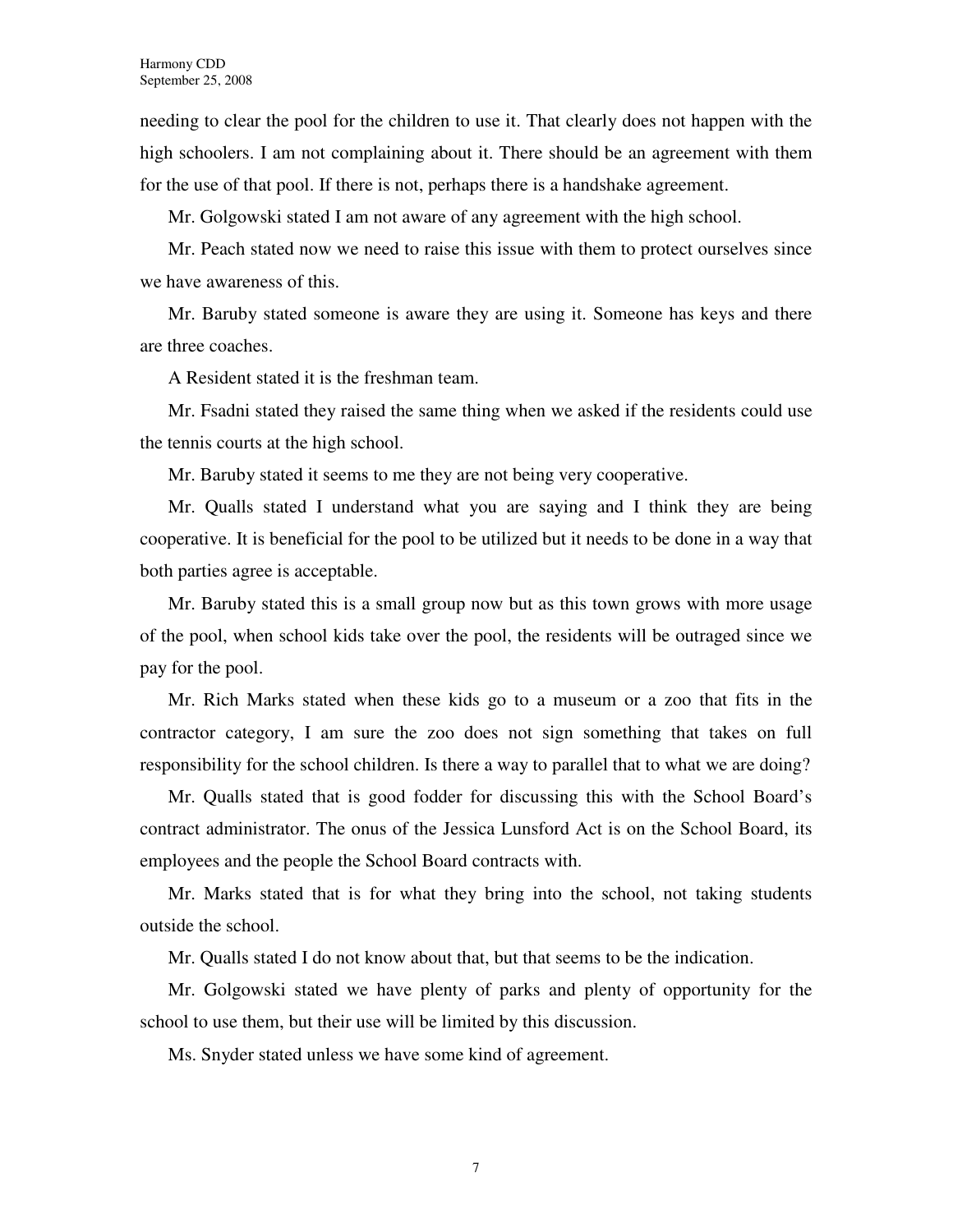Mr. Qualls stated that is correct. I will continue to resolve this issue and resolve it quickly. I think my meeting today will go a long way to establishing a meeting of the minds, and I will report next month how it goes.

Ms. Snyder stated perhaps you can add the high school swim team and the golf team.

Mr. Fsadni asked are the sidewalks along Five Oaks and Cat Brier owned by the District or residents whose properties are along those sidewalks?

Mr. Golgowski responded they are owned by the CDD.

Mr. Fsadni stated the cross country track team uses it every day. It is a public sidewalk and we cannot stop them from using it.

Mr. Baruby asked is it a public pool?

Mr. Golgowski responded technically it is.

Mr. Fsadni stated it is up to the school employees or the coach to make sure they are watching those kids.

Mr. Golgowski stated we have the right to regulate access to our facilities.

Mr. Baruby asked is there insurance to cover the liability they are assuming?

Mr. Qualls responded yes, we require that they have insurance and that they hold harmless the District from any liability. The District also has sovereign immunity so we have three layers of protection we are working with.

Mr. Baruby stated we took out the requirement for fees. Maybe the fee to the District is the purchase of insurance that you say they need that they take out.

Mr. Qualls stated that is included in the agreement that they have to get insurance.

Mr. Golgowski stated one thing we discussed at the end of our last meeting was the community garden. Among other points of discussion was the District's authority to establish a garden and legal ramifications of a garden.

Mr. Qualls stated because it was a new concept, I did spend some time researching it on my own time. The District's single purpose is to maintain infrastructure. The District has related powers to carry out that purpose. Whenever you look at a new project that the District will maintain, you start with that parameter. Does it fall within that purpose and if so, does the District have a power under its charter to allow it to carry out that purpose. The District does have, under its special powers, the ability to finance, fund, plan establish, acquire, construct or reconstruct, enlarge or extend, equip, operate and maintain systems facilities and basic infrastructure for many items, and one is parks and facilities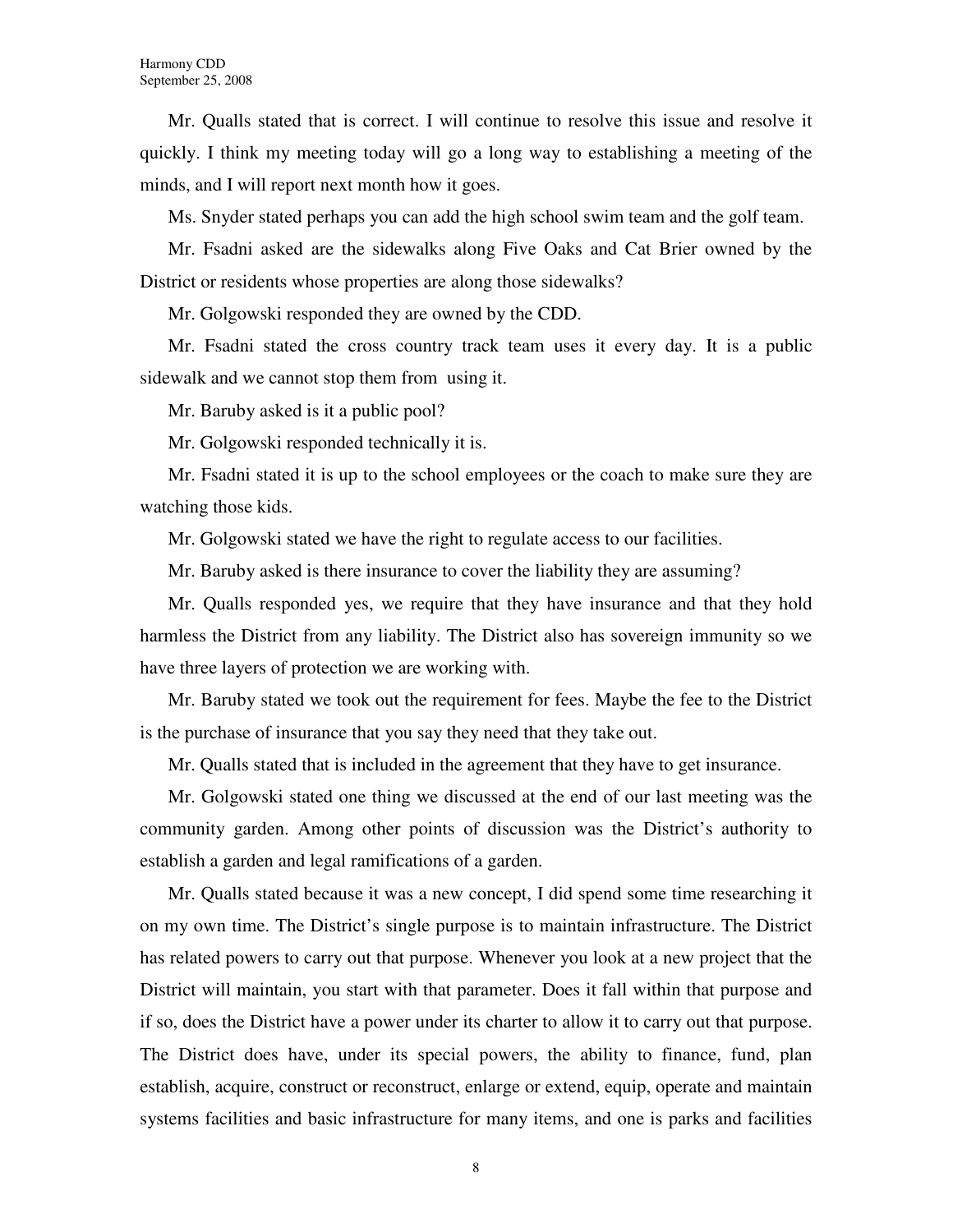for indoor and outdoor for recreational, educational or cultural uses. If having and maintaining a community garden falls under parks and facilities for outdoor recreational, educational and cultural uses, you can argue a garden falls under that power. Another section says the District can exercise all powers necessary, convenient, incidental or proper in connection with any of the powers. Regarding parks and facilities, is it necessary, incidental, convenient or proper? Is it necessary? No, but I think you can make an argument that it is convenient. It may not be convenient when you have a list of rules on what you can and cannot do with the garden. A District automatically must comply with and not be inconsistent with any DRI or land use regulations set forth by the County. Recreational use is different from agricultural use. With agricultural, you have water and pesticide concerns and other related things. If the District is going to maintain a garden, it has to be clear that the zoning is proper to do that within the current District property. The final thing is this Board's policy that whenever a new project is considered, such as with the pools and the new sports complex, this District has been above board and invited the public to participate in the policies for that project. We recommend you do that if you are serious about this garden project. Invite the public and discuss policies and rules for maintaining the garden, for regulating access to and from that garden. So when a garden is put in place, everyone knows the rules and what the parameters are for the use of the garden.

Ms. Snyder stated I attended only one of the meetings regarding the garden and we started putting rules in place that seemed fairly strict, which is good. I think they were planning on it being where the school was and I thought we decided at the last meeting that we decided not there because it was commercial property.

Mr. Peach stated I reviewed the minutes and there were some issues with that property.

Mr. Tome stated it is zoned commercial. As the developer, we are committed to providing the land if need be. I do not think that is the right location because of other potential uses for it. We do not want to put it there for the short term and then relocate it somewhere that has a longer term use. The comments I have hard is residents want to consider developer property as a secondary location rather than a primary location. We are committed to the project and committed to finding some land somewhere. We are trying to find the most convenient location. There is discussion that needs to happen and

9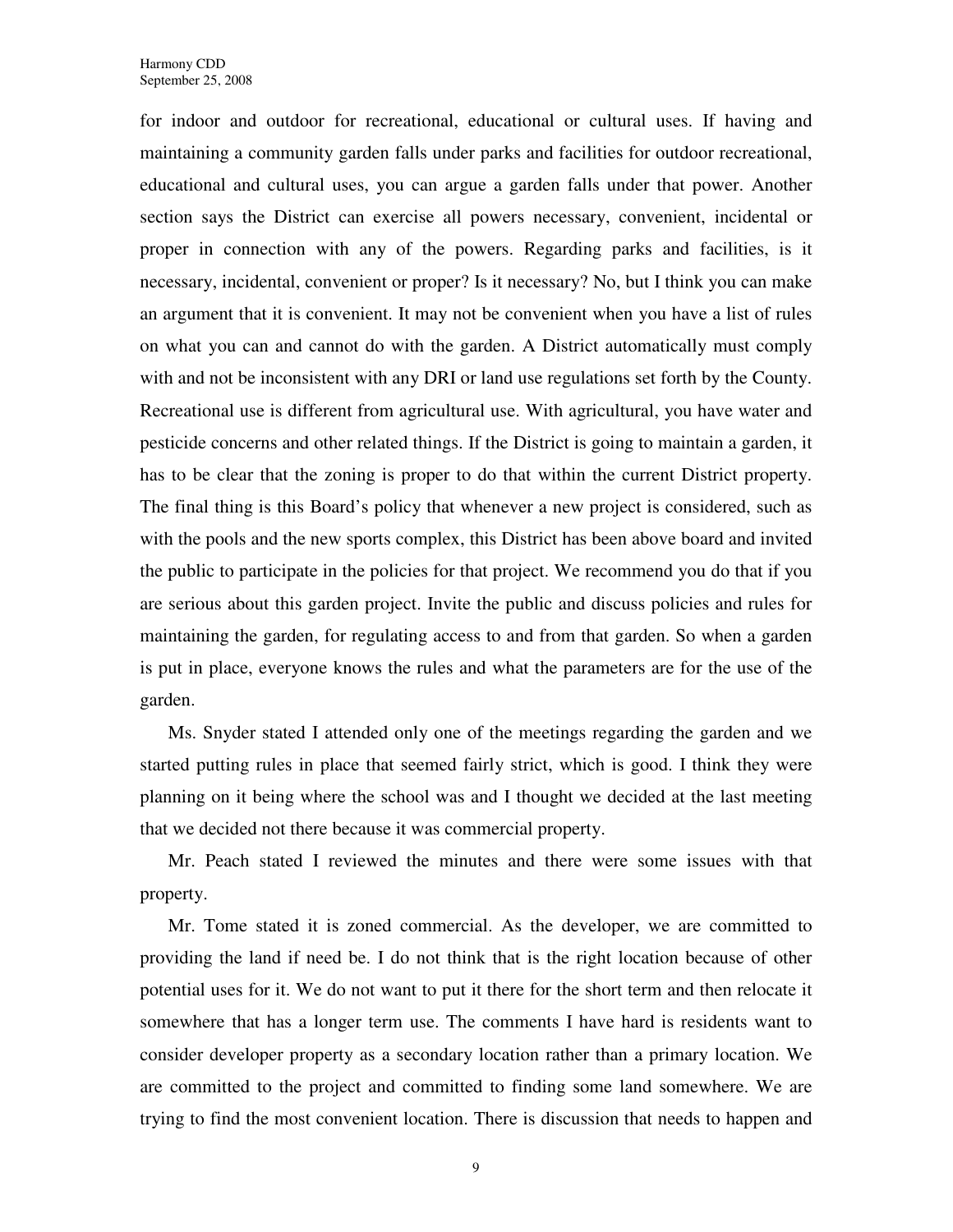the Board needs to decide if they want it on CDD property. If the Board decides not to, the developer will find a location for it. The site where the old school was is not the right site.

Mr. Qualls stated there is a third option, which is HOA property. The law says that HOAs are responsible for managing the private community property, so private property is easier to regulate and make rules regarding the use of that property. When you deal with public property, the Board needs to consider those additional things that I mentioned today.

Mr. O'Keefe asked is there a significant cost to the District for getting this started?

Mr. Golgowski responded the Development Company is willing to provide many of the upfront costs for the physical facility and improvements. Once it is running, then the expectation is that it is self sufficient with users covering maintenance. I do not think the District wants to sort through debates on who took whose tomato so it needs to be self governing.

Ms. Kerul Kassel stated at the previous meeting, it was tentatively proposed to put the garden between the developer's property at Buck Lake and the pond which is CDD property. There was concern expressed by Mr. Evans that the size of the garden could limit it to only a certain number of residents and there could be an issue of exclusivity. That is what one of the biggest concerned that needed to be researched from a legal perspective, what is CDD's liability if the garden does not provide enough space for the residents. That is confusing since the pool is only so big—it is the same kind of issue. The answer was to flip where it was onto commercial property on a temporary basis. If it is to be on CDD property, would that be on a permanent basis versus on the developer's property on a temporary basis?

Mr. Tome stated yes, it has higher and better uses as a commercial property. We are owned by an owner that may decide to do something with that property. We would hate to see all this work go into the garden and want to start the permitting process with the County and not be able to do what we need to do for that property. The CDD property would be able to have it into perpetuity as long as there is support for it. Regarding exclusivity concerns, we have had general conversations about a lottery program.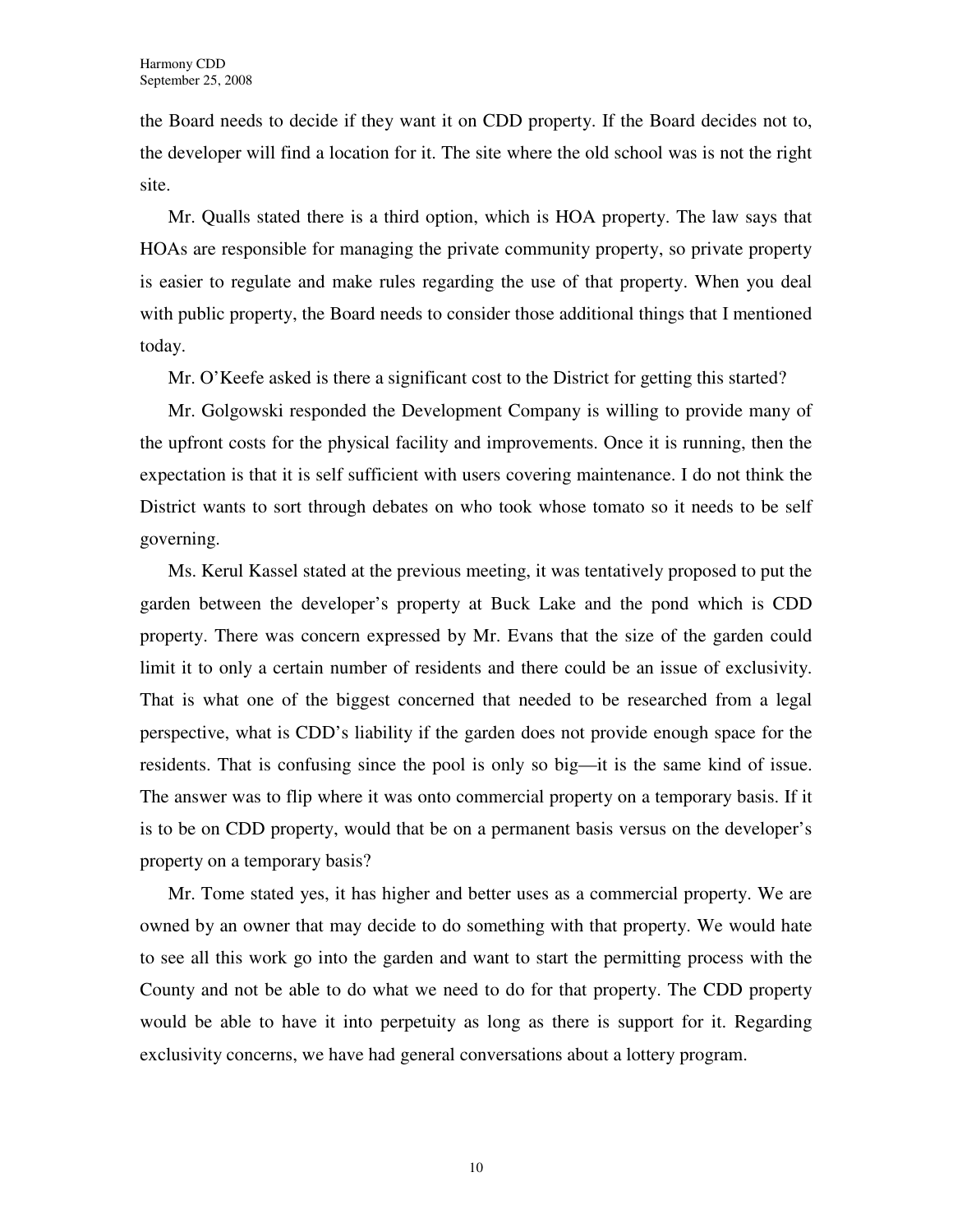Mr. Qualls stated because tax exempt bond financing is used with Districts, there are Federal rules that you cannot restrict access to any District facility. You can regulate but cannot restrict. Potentially I am not a resident of Harmony and I could go in and pick some strawberries, as could anyone else and that is not necessarily a problem but a consideration for the Board.

Mr. Marks stated there is a potential for 168 individual 10-foot by 10-foot beds. If Mr. Qualls and I are walking through town with me being a resident, since I have an access key even though I do not use the garden, can we pick corn and strawberries if I want? Can anyone go through there and reap the rewards of our neighbors' labor by the produce being there? Can anyone come and take anything? Is there an honor system or is it more like the boat where you pay a deposit and sign up for a time? If you pay the garden fee, then you can use the garden.

Mr. Qualls stated all those examples you gave have been adopted for boat use. We are not restricting use of the boat or the pool. We are not saying you can never come use the pool but we are regulating it by saying if you want to use the pool, come follow these steps. In utopia everyone follows those steps and only those who are allowed to use the pool will use it. With the garden in utopia, there us a community piece of property, the whole community works the garden and the whole community reaps its rewards. In reality more people will want to reap the rewards than to put in the work. If anyone from the public walking through the community and took something out of the garden, they could do it and we cannot stop them.

Ms. McGinnis stated it is the same thing with the pool issue. We cannot babysit it all the time, so someone has to be there to monitor it.

Mr. Peach stated the garden I saw in the foothills of Boulder, Colorado, surrounded by a wrought iron fence that is locked that is regulated in some manner. I would like to identify a community that has one to see how they did it before we go further because there are questions that could be resolved based on how others are running theirs. It is a community similar to Harmony in terms of design, and it is in a park complex of that community. We can look at other models and see where it might best be located as a result.

Mr. Fsadni stated there is no excess HOA property.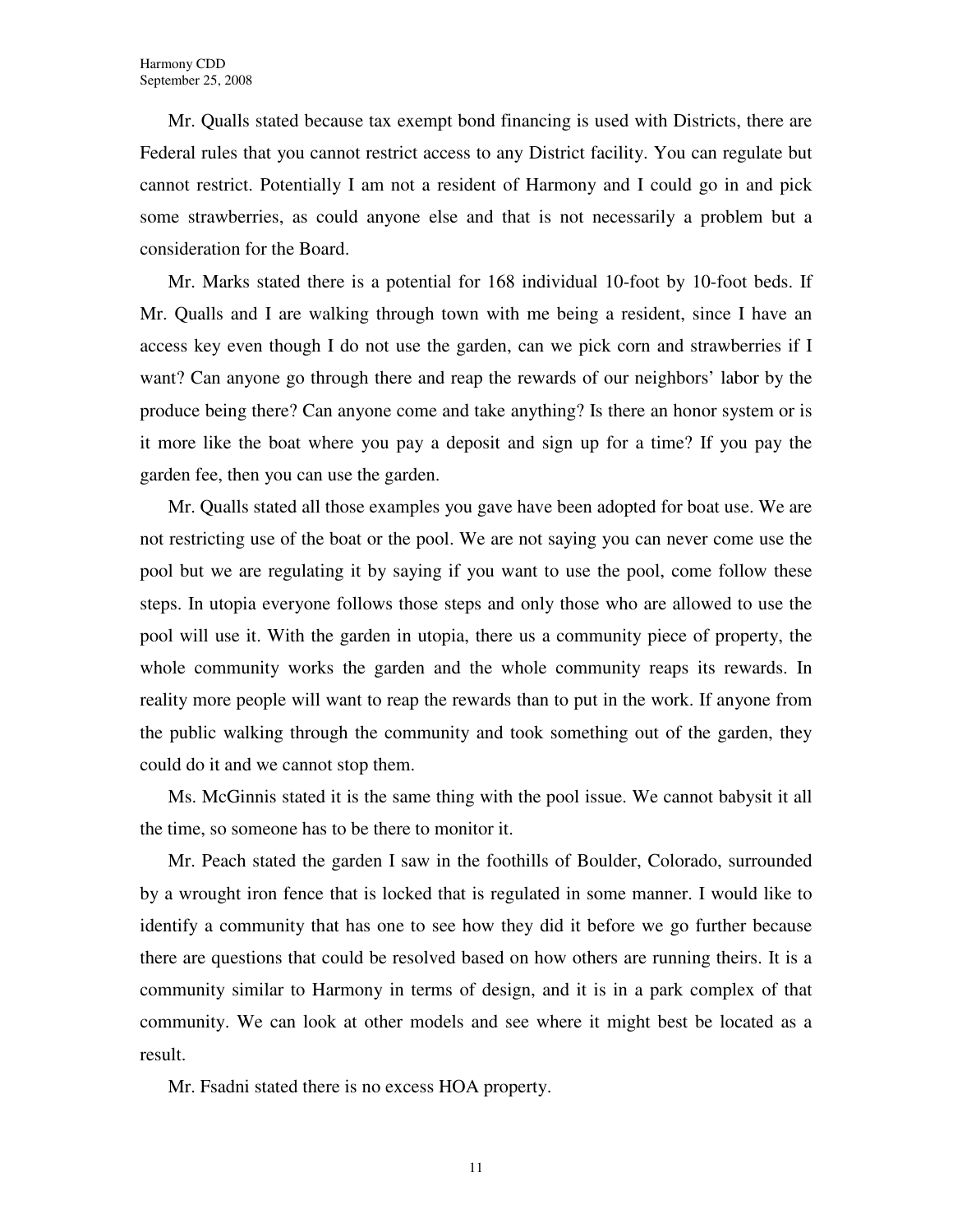Mr. Tome stated there is developer-owned property. If the developer and the HOA are in agreement, we can convey property to them. Then they will have property, there will be bylaws and rules and assessments, and they can work in concert similar to a CDD.

Mr. Qualls stated the HOA is charged with managing private community property, whereas a District manages public infrastructure.

Mr. Tome stated the HOA does not own property today but it could.

Mr. Marks stated you can enforce a much greater degree of exclusivity on HOA property than we could on CDD property. We could restrict it.

Mr. Tome stated if we conveyed the property to the HOA, they will pay taxes as well.

Mr. Marks stated that can be absorbed by the 168 lots, and it will not be detrimental to anyone who is not using the property.

Mr. Tome stated we can have a sub association of sorts.

Mr. Baruby asked if the HOA received property by conveyance, would there be a CDD fee attached to it?

Mr. Moyer responded yes, that is correct.

Mr. Baruby asked how many people have shown up at the meetings?

Ms. Kassel responded about 25 per meeting.

Mr. Baruby stated if you double that, there would be 50 plots used up.

Ms. Kassel stated in a few years, we could have 2,000 residents.

Ms. Snyder stated there were 10 more who signed up online in the last few days and some people want more than one plot.

Ms. McGinnis stated I think we should ask the developer to find some property versus asking for a particular location and then asking to move it again.

Ms. Snyder asked what is HOA property?

Mr. Tome responded they do not own any today. We can convey to the HOA at a cost. Can we have a representative from that group come to the CDD meeting to present some of the bylaws and things they are working on?

Mr. Golgowski stated that would be helpful. We will add it to next month's agenda where we will have a report on self government, progress, users, zoning issues or land use constraints and other matters.

Ms. Snyder stated it seems like it would be very positive for the community.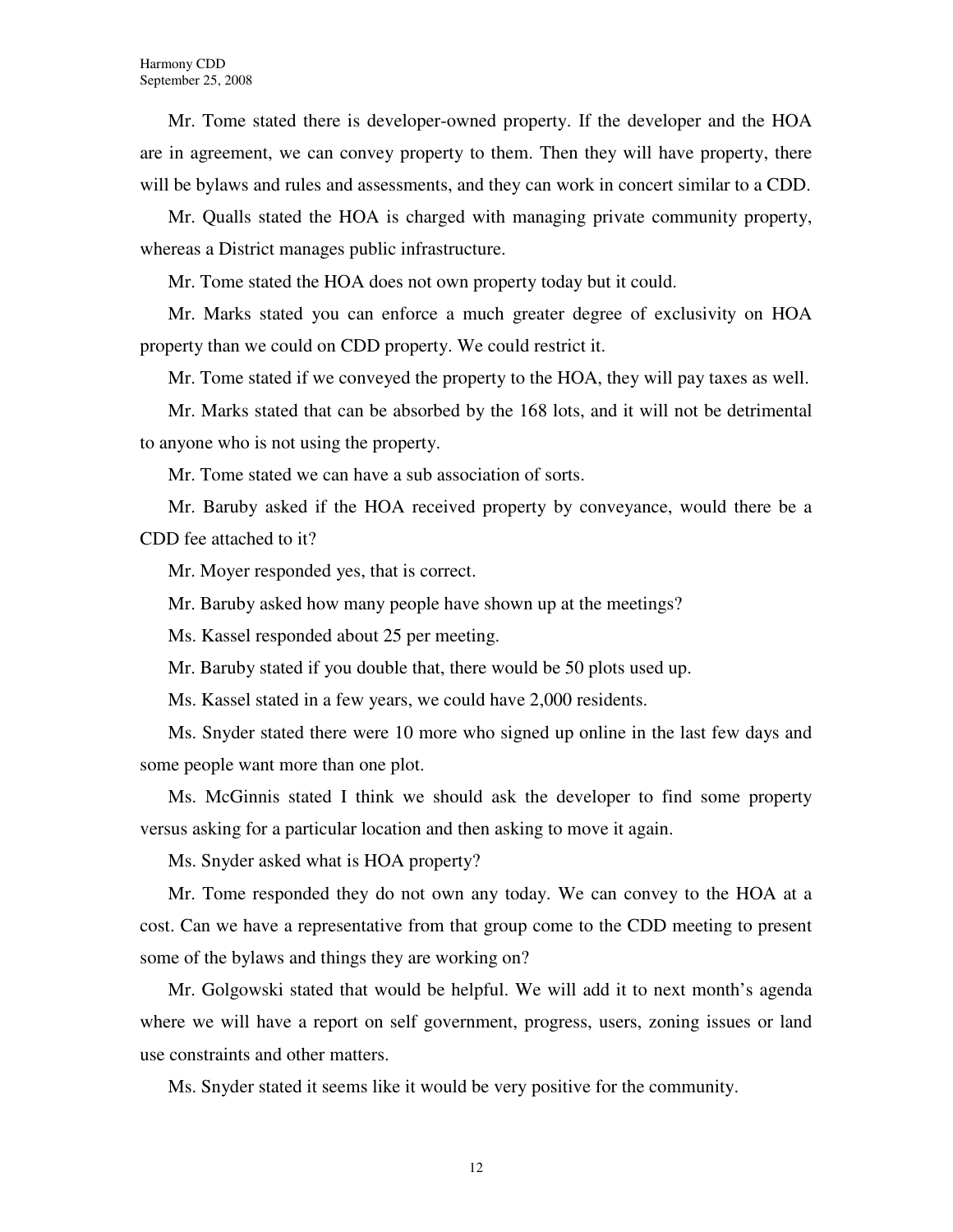Mr. Golgowski stated it is a very worthy goal and that was the Board's consensus at the last meeting. I think Buck Lake is the desired location.

Ms. Kassel stated our group was tasked with coming back to this meeting with information for you, so we expedited our meetings to provide information to you so you can see where we are with this organization. We have formed a committee and everything is provisional. We meet, have a provisional vote and that information is relayed to the members who could not attend the meeting, and then we ratify the vote at the following meeting. We have a provisional vote, a time for discussion, and ratification at the following meeting. We have provisionally voted on a four-member committee of two coordinators, a treasurer and a secretary. There are residents in those positions who were voted in. We have agreed to a set of agreements of what the garden organization will do as an organization and as individuals gardeners, as well as what we expect from the developer and one item from the CDD. They were most of what Mr. Hostettler brought to us with some minor adjustments. We provisionally voted on three-tiered memberships. Harmony residents are Class A, where they have one vote per household for anything that is administrative, which is bylaws, rules, procedures, committee members, and one vote per plot based on any operational decisions related to expenses. Class B members are employees and teachers within Harmony. They will not have an administrative vote but they can vote per plot for operational expenses. Class C members are brought in by special invitation. They will pay no fee, they will have no vote, and they will be people such as master gardeners. I am happy to provide the CDD with the provisional agreement based on Mr. Hostettler's document.

Mr. Golgowski stated the developer provided for Mr. Hostettler, who is a consultant who is experienced in organizing gardens out of State. He helped this committee lay down some groundwork. Is there any provision for school children using the garden?

Ms. Kassel stated that is based on teachers wanting to do a project there. We discussed that we need permission slips from parents of those children releasing the garden organization from any liability. They can do a project there but we need certain compliance.

Ms. Snyder stated Ms. Kassel has also been in contact with someone who runs a community garden elsewhere and they sent their rules and regulations to her.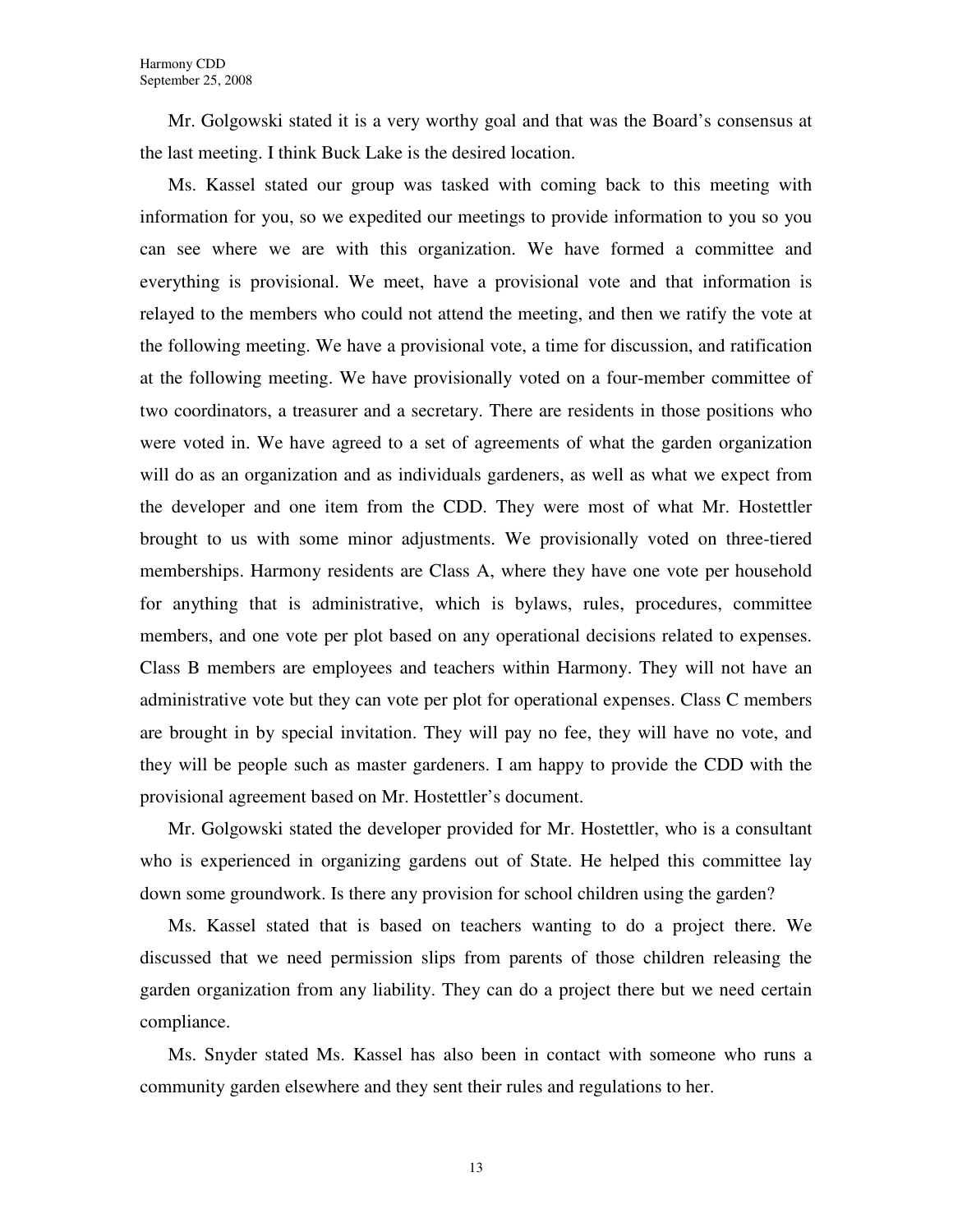Ms. Kassel stated another member of the group is looking into other community gardens in Florida to see what their expenses are and how they operate. We will probably charge a membership fee and a plot fee to cover expenses and costs.

Ms. Snyder stated it is pretty well organized. I was impressed at the meeting I attended on Sunday.

Ms. Kassel stated we have another meeting scheduled for this Sunday to discuss bylaws and rules and procedures. The only request we have of the CDD of those agreements is when the garden is at 90% capacity with all families having only one plot, then CDD will commit to look for another location for a community garden.

Ms. Pam LeMenager stated we have 50 to 75 people interested. If we get to where we are liming people to one plot per family, whereas in the beginning they may be able to have two or three, then we are looking farther down the road for the developer or the CDD have to look for another piece of land.

Ms. Snyder stated that will make a difference in what the plot of land might be to start with.

Ms. McGinnis stated to make the developer commit to that now, or CDD commit now, not knowing what the future holds, is not fair. Will that benefit the entire community two or ten years from now? What else can we do with that land?

Ms. Snyder stated a lot of things do not benefit the entire community. Not everyone plays soccer or basketball.

Mr. Peach stated based on what I heard echoes much of what I stated before in learning how these things work and finding out the legal and logical things we need to do to make it happen. I recommend that we continue to dialogue and the committee continues to do its research. That will help us make the decisions.

Mr. O'Keefe stated I agree. Are there provisions on land use? in your contact with your other agency, do they have information on how they use and obtain the land?

Ms. Snyder stated seems illusive. There are management costs, how do you get a plot, how to get tools, fences, and things like that.

Ms. Kassel stated another organization is helping to support the logistics and infrastructure and some financial support to help the garden operate. In our case, that would be the developer.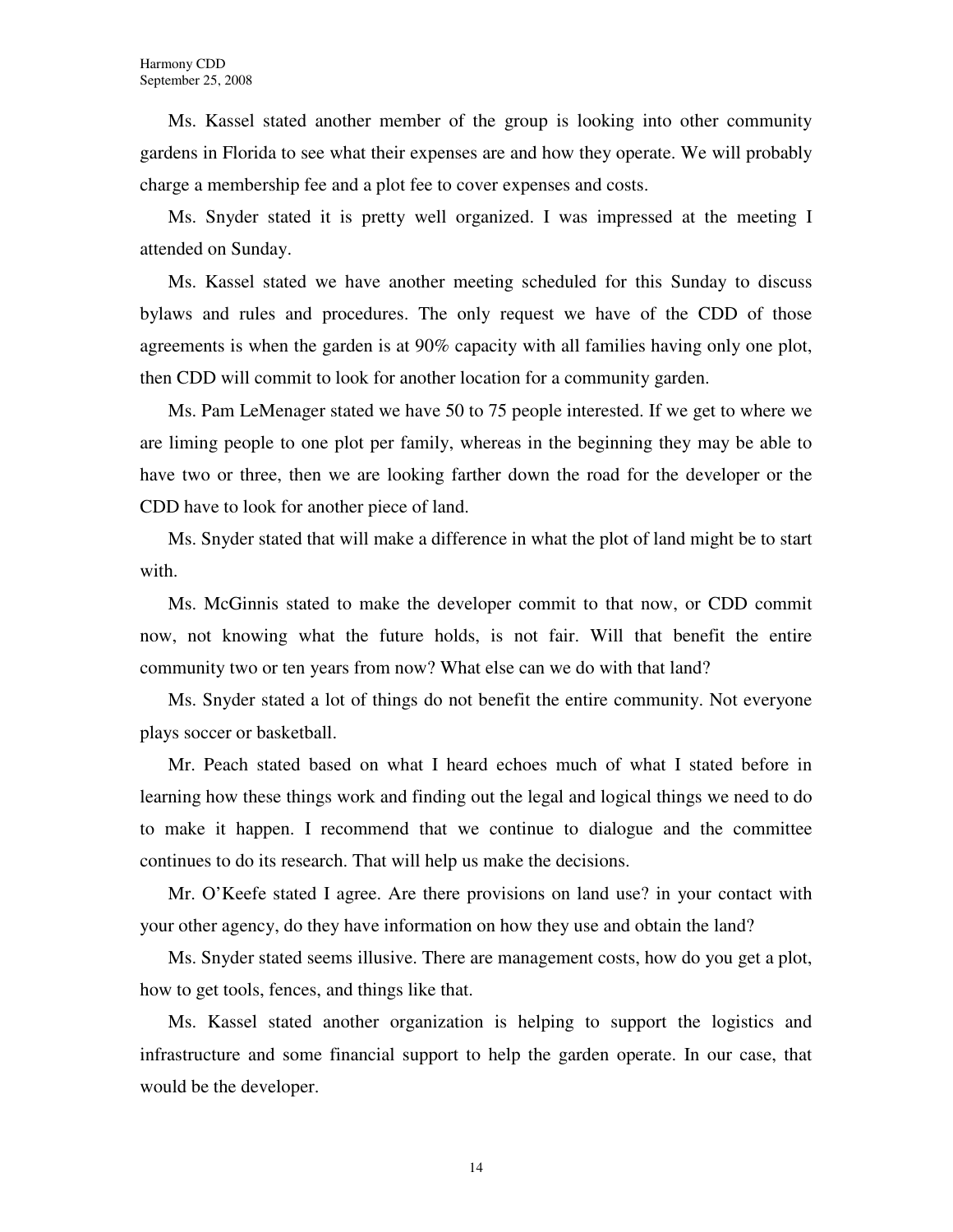# FIFTH ORDER OF BUSINESS Engineer's Report

There being no report, the next item followed.

#### SIXTH ORDER OF BUSINESS Developer's Report

Mr. Haskett stated Mr. Evans asked me to do research for shade structures for the Swim Club. There are several shade companies and I provide a few images and a layout of where we think it would be best located, one or two structures approximately 10x20. The preference is the cantilever that is circled on the front page. The price is \$3,800 to \$4,200 each, which is only from one company. I am waiting on other pricing. If the Board wants I will bring proposals to the next meeting.

Mr. Golgowski stated this is the type of facility we are interested in.

Mr. Haskett stated I researched other things, including an aluminum awning structure, but wind damage will be a common occurrence with something light like that. Getting the stability out of it will be much more expensive than a fabric shade structures. Parks and recreation areas all over the country use structures like this. We have a couple on the golf course that stand up well. There is typically a 10-year warranty on the fabric and components are 20 years.

Mr. Peach stated Orlando Sentinel had an article recently that said one shade manufacturer is applying solar to the tops and I imagine we will see that used more often. It is something to consider for future use.

Mr. Tome stated it is \$125 per square foot right now.

Mr. Haskett stated to implement these structures and provide for what the umbrellas used to provide, it will cost about \$8,000 to \$10,000. I will provide more proposals next month. We discussed having street trees maintained. We put monies into the fiscal year 2009 budget for routine maintenance. However, received a proposal from the arborist that the Development Company used when we developed the Estates at Harmony lots. His services are used over state of Florida. He provided a proposal to do street tree maintenance on an annual basis. I would like the Board's permission to attend the next meeting to explain his services. I think he can better detail what service you will get out of this. It is a lot of money and it is based on an *a la carte* method that I am not typically comfortable with. I prefer per-tree prices but that is not how an arborist works. I have a request that may be a capital expenditure. The mulch bed under the playground equipment has to be at a certain required depth for safety of the children. Over the years,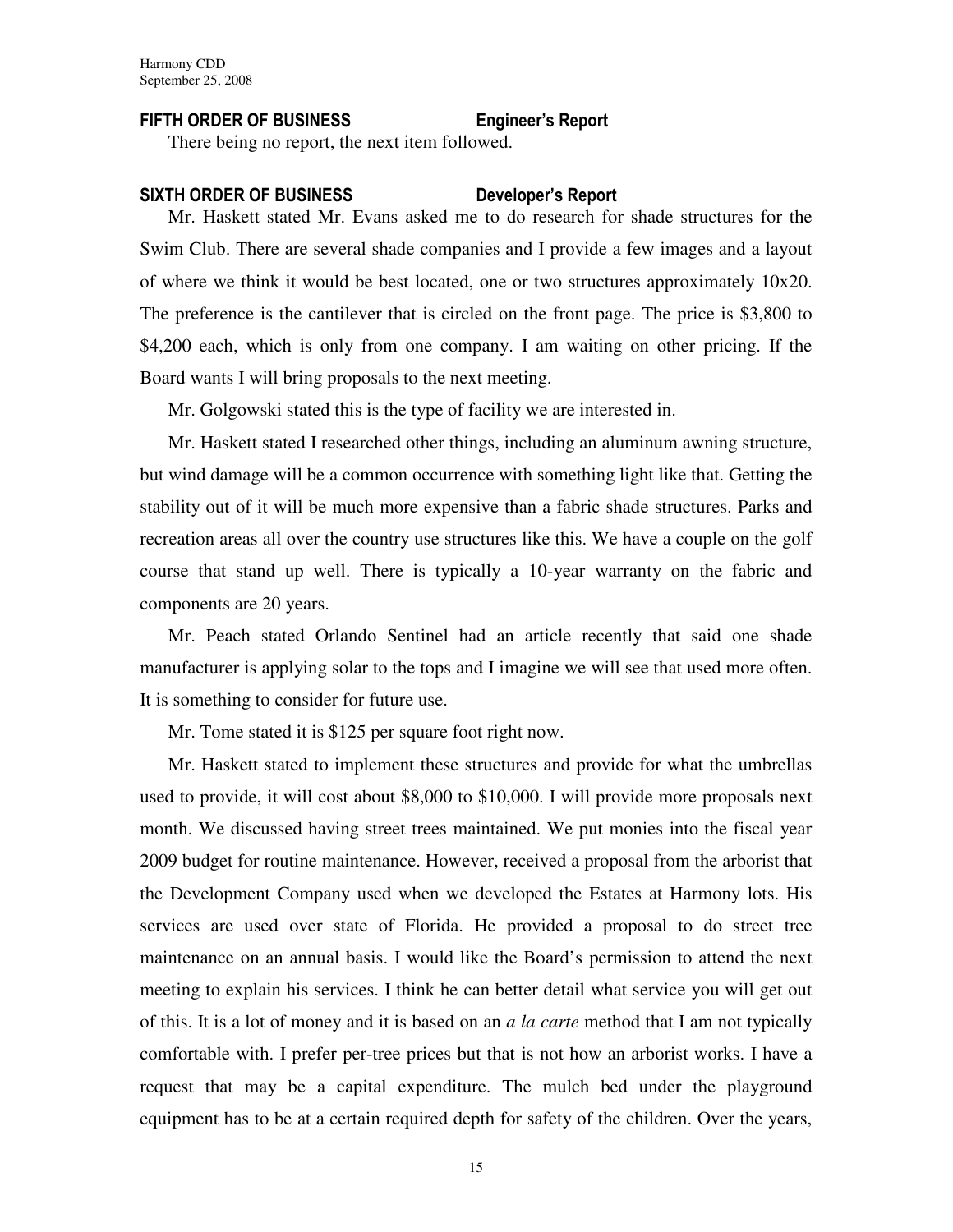that mulch has not been kept up and we estimate 8 to 10 inches of mulch needs to be replaced to get back to the safety parameter. I have a proposal for \$7,540, which seems expensive, but we have to have certified playground mulch within these playground areas to limit liability for any falls. It is a shredded bark or cypress mulch with tiny chips instead of varying sizes of mulch. I think the District needs to do this on an annual basis at an inch or two per year rather than letting it go as long as it has.

Mr. Peach stated playgrounds in many places now use a soft mat. I have seen it in landscape architect magazines. I do not know the cost comparison or what is more desirable. Does it make sense to look at that alternative when we are considering this amount of money?

Mr. Haskett stated I am happy to look at that. It would be a much cleaner aspect of the playground and a lower maintenance cost over time. I will prepare some proposals for the next meeting.

Mr. Baruby stated you can see an example of that at the new school in the enclosed playground area. I do not think you will like it.

A Resident stated the parks in Orange County in Orlando use ground up automobile tires. It is a great way to recycle.

Mr. Haskett stated I will look at a few alternative as well as mulch and bring comparisons next month.

Ms. Snyder stated regarding maintenance of the Swim Club pool, I have been there three Thursday nights and there is algae on the bottom around the jets every week.

Mr. Haskett stated it is not algae. It is a product of chlorine in the water and is a stain that is hard to maintain because when water comes out of the flat jets to blow debris off the bottom of the pool, that is what happens. That has been an issue since shortly after the pool was installed. It can be cleaned more often and it can be lightened but it will not go away.

Ms. Snyder asked is the tree proposal for all trees between the sidewalk and the road? Mr. Haskett responded yes, his price is for all street trees in the community.

#### SEVENTH ORDER OF BUSINESS Monthly Boat Report

Mr. Golgowski reviewed the monthly boat report as contained in the agenda package and is available for public review in the District Office during normal business hours.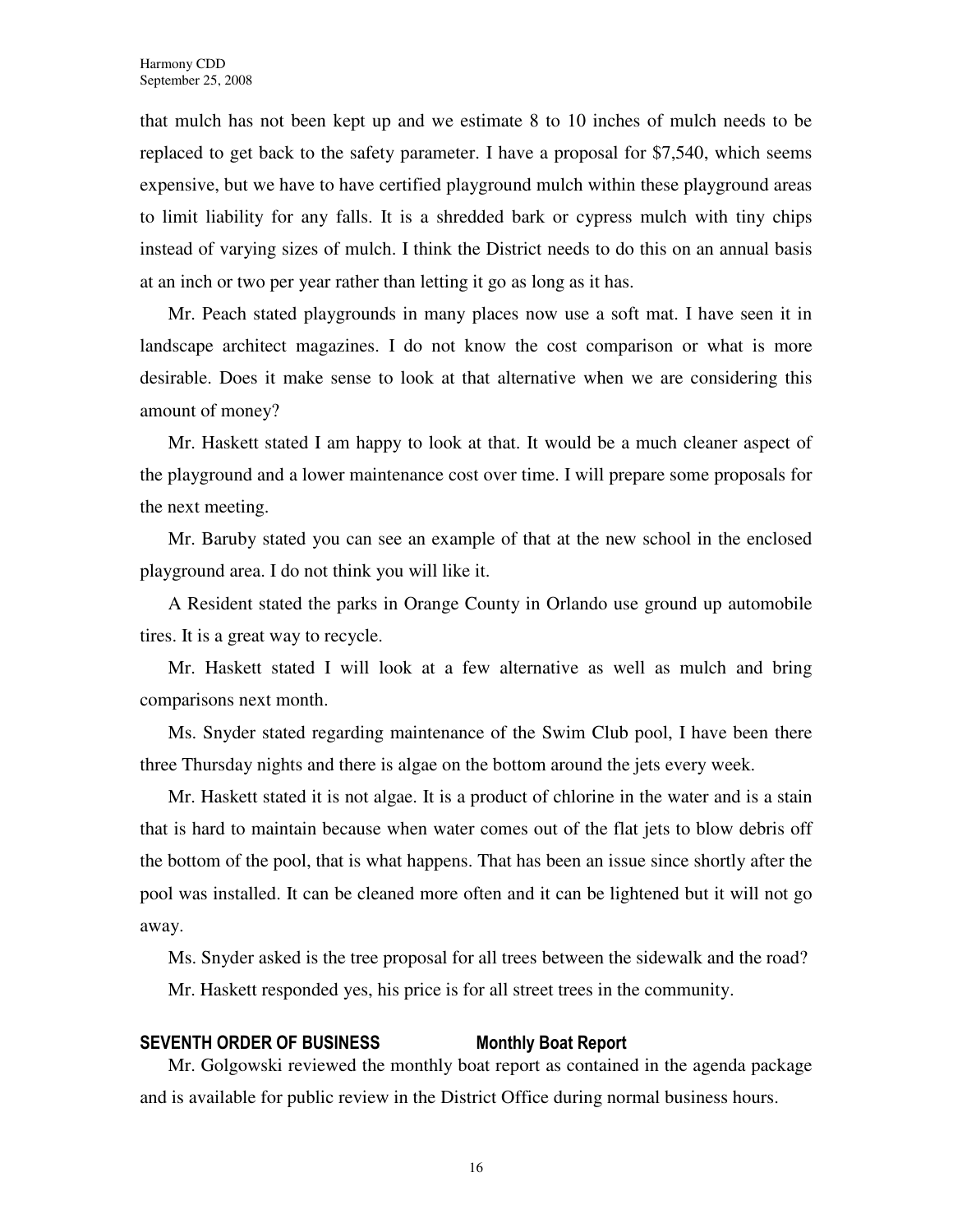#### EIGHTH ORDER OF BUSINESS Supervisor Requests

Ms. Snyder stated last month we discussed that Mr. Boyd was going to provide a presentation on the drainage system if the Board was interested. I guess the Board was not interested.

Mr. Gierok stated we did not receive a request to prepare that presentation.

Ms. Wright stated I do not think the direction to the engineer was clear that the Board did want that presentation. Would you like to direct him to do that for the next meeting?

Mr. Peach stated the comment made at the last meeting was the system performed the way it should with Tropical Storm Fay and it prevented any flooding. The question was how the ponds are linked together. I think it was one particular question, so we do not need to pursue it further.

#### NINTH ORDER OF BUSINESS Audience Comments

Mr. Golgowski stated I will ask anyone interested in making comments to identify yourself, and speak to the Chairman rather than among yourselves.

Mr. Baruby stated the new basketball court when it rains, there are puddles on the court. It does not have a level surface. It does not dry quickly. The old court dries quickly and is relatively flat. Last Sunday night everyone was crammed onto the smaller court because big one was flooded. Once I saw someone who brought their own squeegee to clean off the court. Can District provide a couple squeegees? The smaller court goes unused whenever it rains. I do not know how to prevent theft of the squeegee.

Ms. McGinnis stated this was discussed at another meting and we asked if warranty on the court and if so, what can we do to address that. I would think there is something they will do to fix that.

Mr. Haskett stated the main reason the small court has fewer puddles is because it is porous concrete and rain does disappear quicker. The new basketball court is sealed which creates a nonporous effect so has to drain through the stress cuts. It retains more water over past few weeks compared to month ago. That is a maintenance effort to keeping stress cracks cleaned out better and I will have that addressed. It is a relatively flat surface and preparations have been done to make it usable after a rain as quickly as possible.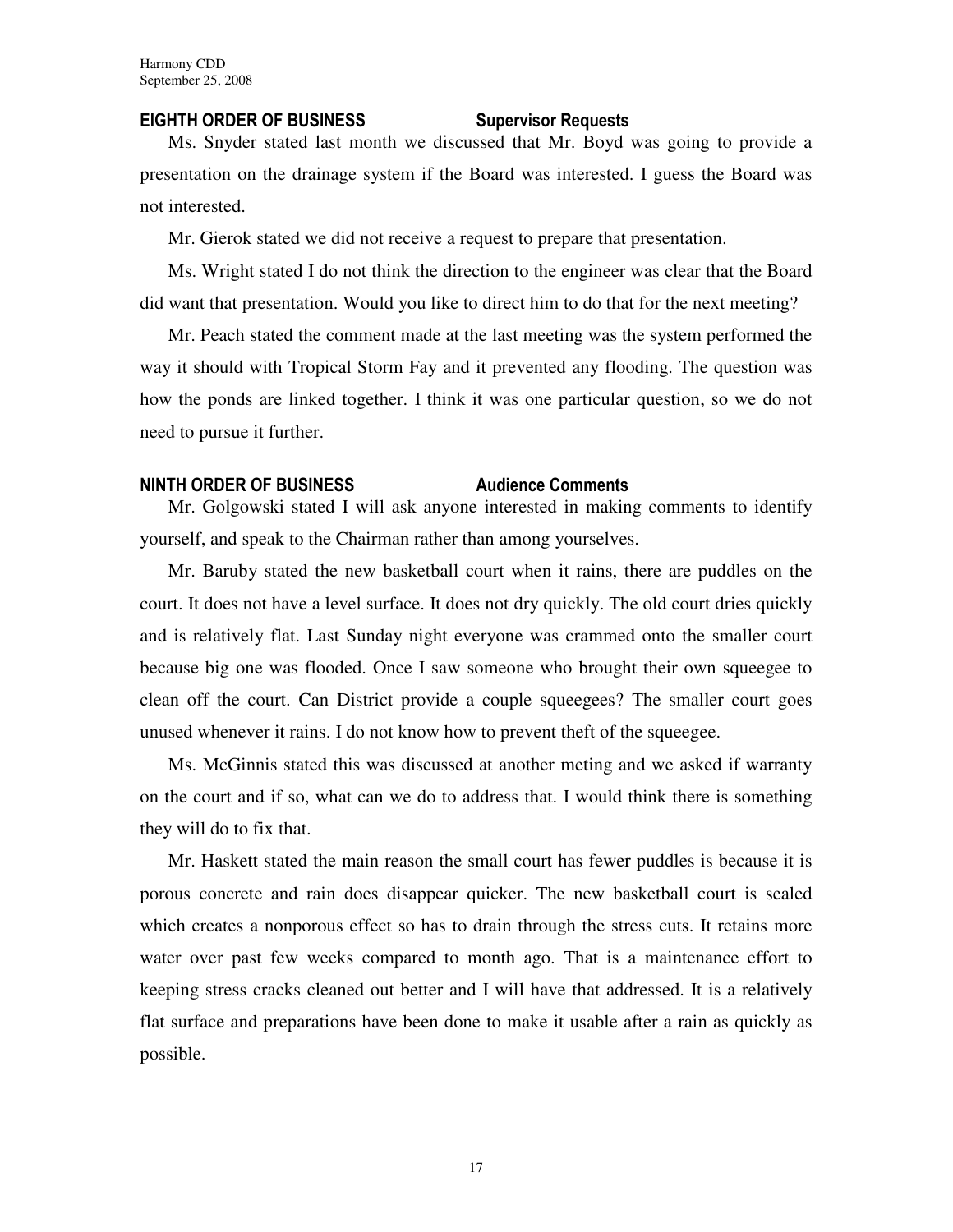Ms. Kassel asked is the sealant a paint on the surface and if so, can it be ground off so you will not have the problem anymore and will not need squeegees and there will not be puddles on the surface?

Mr. Haskett responded the result of doing that is not the result you are looking for. It will create more problems.

Ms. McGinnis stated I presume you sealed it for maintenance and longer lasting concrete.

Mr. Haskett stated yes, for that purpose. If there is graffiti or tire marks, it can be easily cleaned up.

Mr. Tome stated we talked about squeegee and obviously at certain times of the year it rains more often than other times. In a few weeks, we will not have this issue until May.

Ms. Kassel stated the sprinklers do it.

Mr. Tome stated the stress cracks are designed to be used to drain. You need a flat surface to play basketball and that is why it was sealed. The stress cuts were designed in such a way to pitch off the center and run out to the edges. If there is debris and silt in there, then it cannot drain. We will blow those out.

Ms. LeMenager stated at the budget meeting, the issues of light fixtures on the roads and the cost of lighting were raised regarding the brackets that did not have bolts and clamps. We were told it was being worked on. I want to know what is being done and how far you are. We are leasing those items from the electric company and paying for electric for the lights to be on.

Mr. Baruby stated you can go to OUC's website and report the number off the silver tag of any pole you are interested in. I have done it and they are there within two days in response to those web responses.

Ms. LeMenager stated it is not that the light is out but it is the disrepair.

Mr. Baruby stated you can report everything that has to do with the light. Just tell them what is wrong.

Ms. Wright stated I can add that on the website for residents to click on the link.

Ms. Snyder stated we can add it to the Harmony Notes.

Ms. Kassel stated at the last neighborhood watch meeting, one of the officers presenting at the meeting said there was property damaged or stolen from the pool and at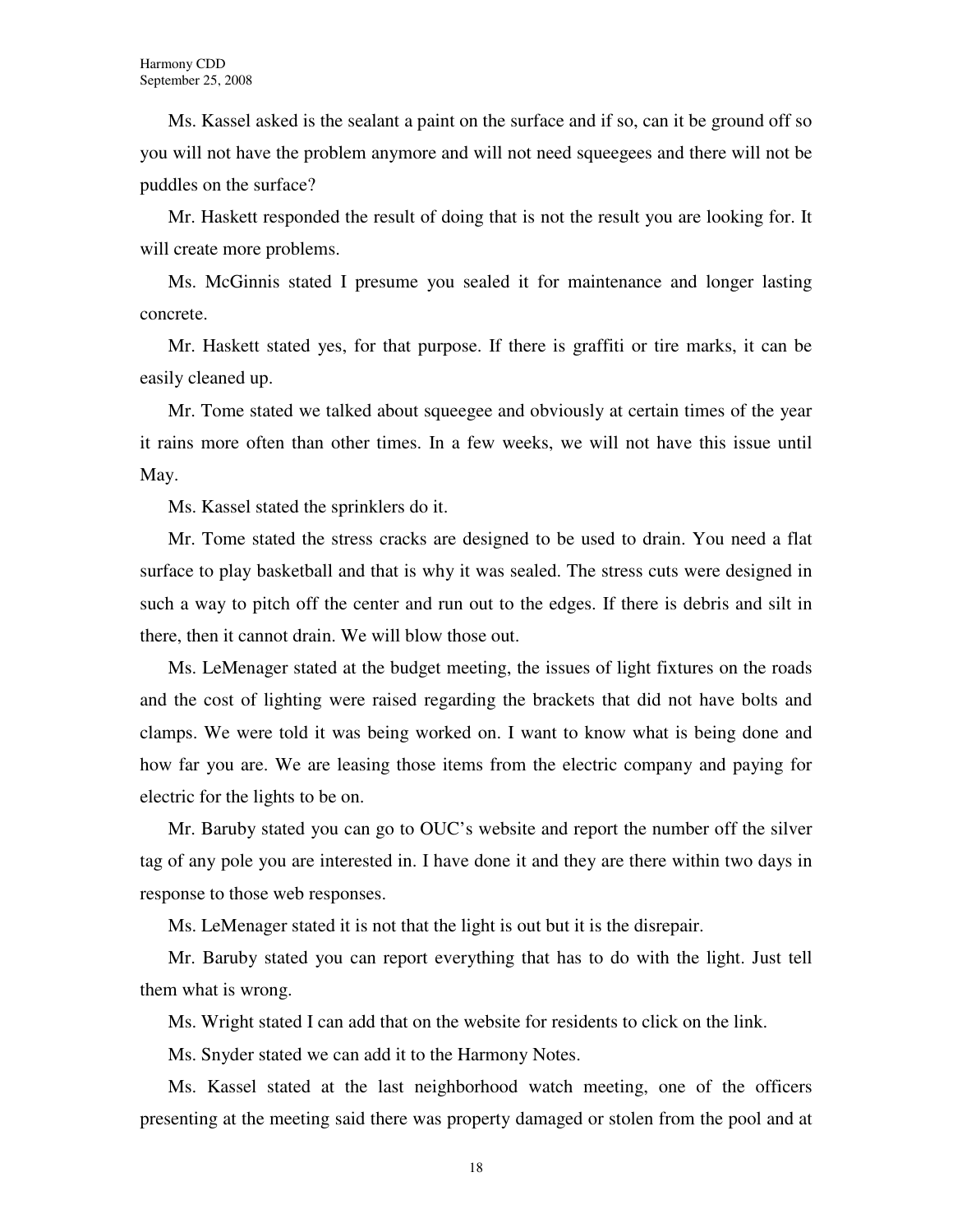that time, they had no contact person the police had for the CDD and therefore, there could be no follow up on it because no one from the CDD was taking responsibility to be in touch with the police. We need a representative of the CDD for the police to be in touch with for any damage or police incidents on CDD property.

Mr. Golgowski asked can they call the District office?

Ms. Wright responded that phone number is on the website but apparently they do not have that number. I would generally give them Gary Moyer's name and phone number but the problem is if it happens late at night.

Mr. Peach stated I own an insurance agency in Longwood and Longwood police requires as part of my occupational license that I file a list of contact phone numbers and names. I suspect the sheriff's office has the same thing. Perhaps you can follow up with that officer and see if they have a record and supply them with that number.

Ms. McGinnis stated the officer was so detailed with it and said that if people are taking furniture and he is sitting there watching it happen, there is nothing he can do if he has no contact person. It is because this is a public facility and he has no way to prove that someone has not been authorized to take that furniture.

Ms. Kassel asked is Ms. Wright going to be responsible for calling Osceola county and making sure they have a contact number?

Mr. Haskett responded the incident happened at night and the facilities are not open at night. He did the right thing by stopping them.

Ms. Snyder stated if need a contact number, it should not be Ms. Wright or Mr. Moyer but should be someone who is local since these things happen on weekends or at night.

Ms. McGinnis stated there should probably be two people who can be contacted.

Mr. Baruby asked are we going to post signs in the facilities as a result of the new rules?

Mr. Golgowski responded yes.

Mr. Baruby stated then there should be a sign that says no trespassing after hours. Then the officer is empowered if someone is there after hours and is trespassing.

Ms. Snyder stated we talked about that with the parks.

Ms. McGinnis stated he still needs a contact number to confirm that person is trespassing.

19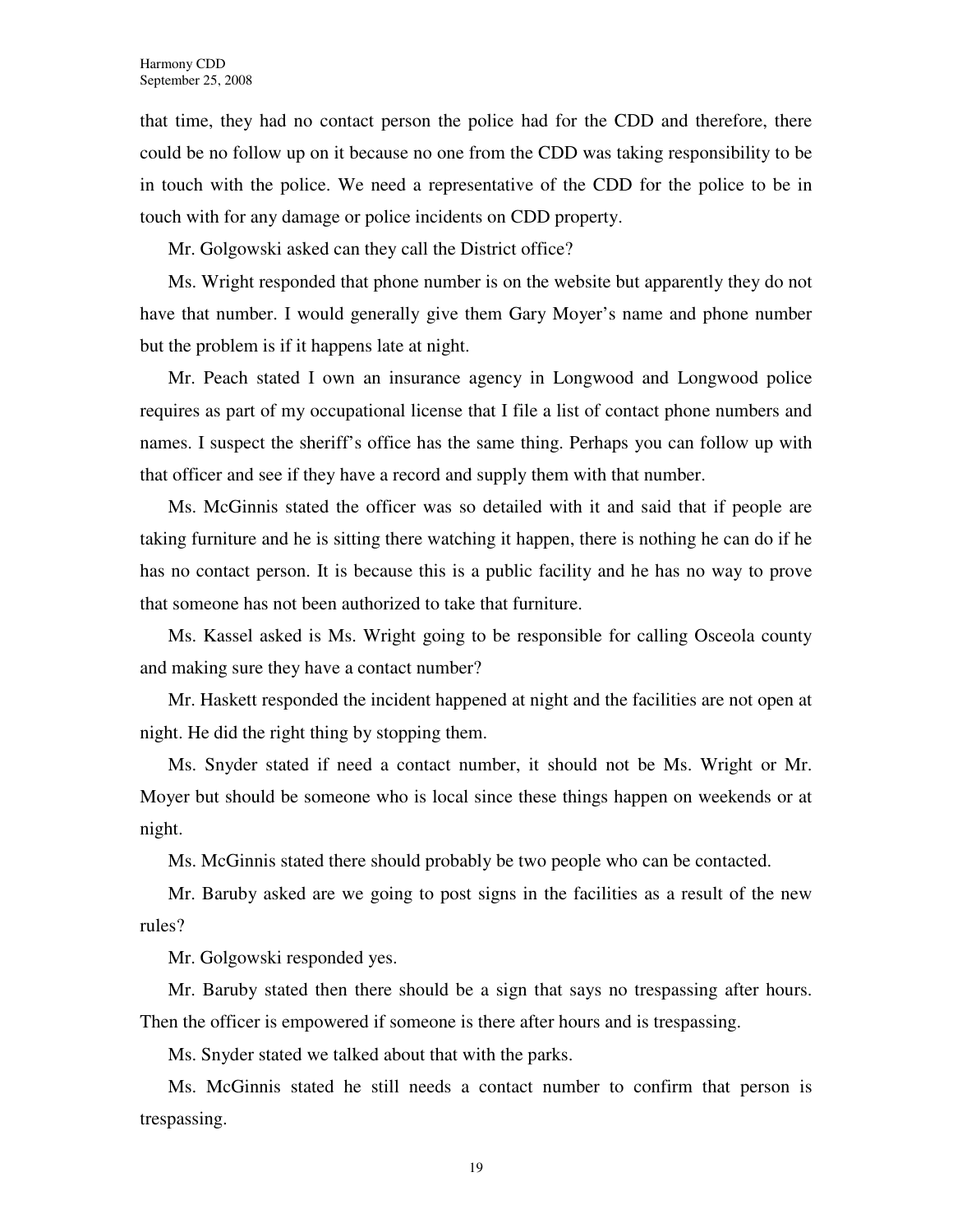Ms. Wright asked does it matter that it happens at 2:00 a.m. that if they call the District office phone number, there will not be anyone who can get that phone call until 8:00 a.m. the next business morning? Is that an issue or does he need to have contact with someone at that time? I could them Mr. Moyer's cell phone but if he turns it off overnight, the sheriff still cannot personally contact anyone at the time of the event.

Ms. Kassel responded I agree that we need someone in the community for a backup phone number.

Mr. Baruby stated there is always the presumption that the police officer has to do the right thing. If I am not home and someone is coming through my window and a policeman shows up, I am not home to say that he should not be doing that. Perhaps this is an isolated incident and he is trying to make a point.

Ms. Kassel stated I think it was an issue of he caught the person but did not have a contact number for anyone to press charges.

Ms. Snyder stated you can put me as a contact, although I do travel sometimes.

Ms. Kassel stated my husband can be a third contact.

Ms. Wright stated we will list the District office first, Ms. Snyder second, and Mr. Kassel as third. I will contact them and make sure they have our phone numbers.

Ms. Kassel stated I had a word of thanks but I see Mr. Moyer has left the meeting.

Ms. Wright stated he told me that he had a meeting to get to in The Villages and so he had to leave.

Ms. Kassel stated there have been some very nice grindings of the sidewalk that were not level, but still two places that are not level. They are on the east side of Cat Brier. Have the pool cameras been installed?

Mr. Haskett stated they are being installed this week, hopefully will be complete tomorrow.

Ms. Kassel stated regarding pool hours, after the last meeting, I went to the County building and code enforcement website to look for ordinances or statutes or rules regarding public pool use at night. It refers you to State statutes, and there is some information in the pool section for public and private pools about nighttime lighting. It gives measurements for pool water surface and pool deck surface. It is a minimal amount of lighting and we may already be at that level. We need an instrument that measures foot candles. If it is not there currently, it could be there with the addition of some low-level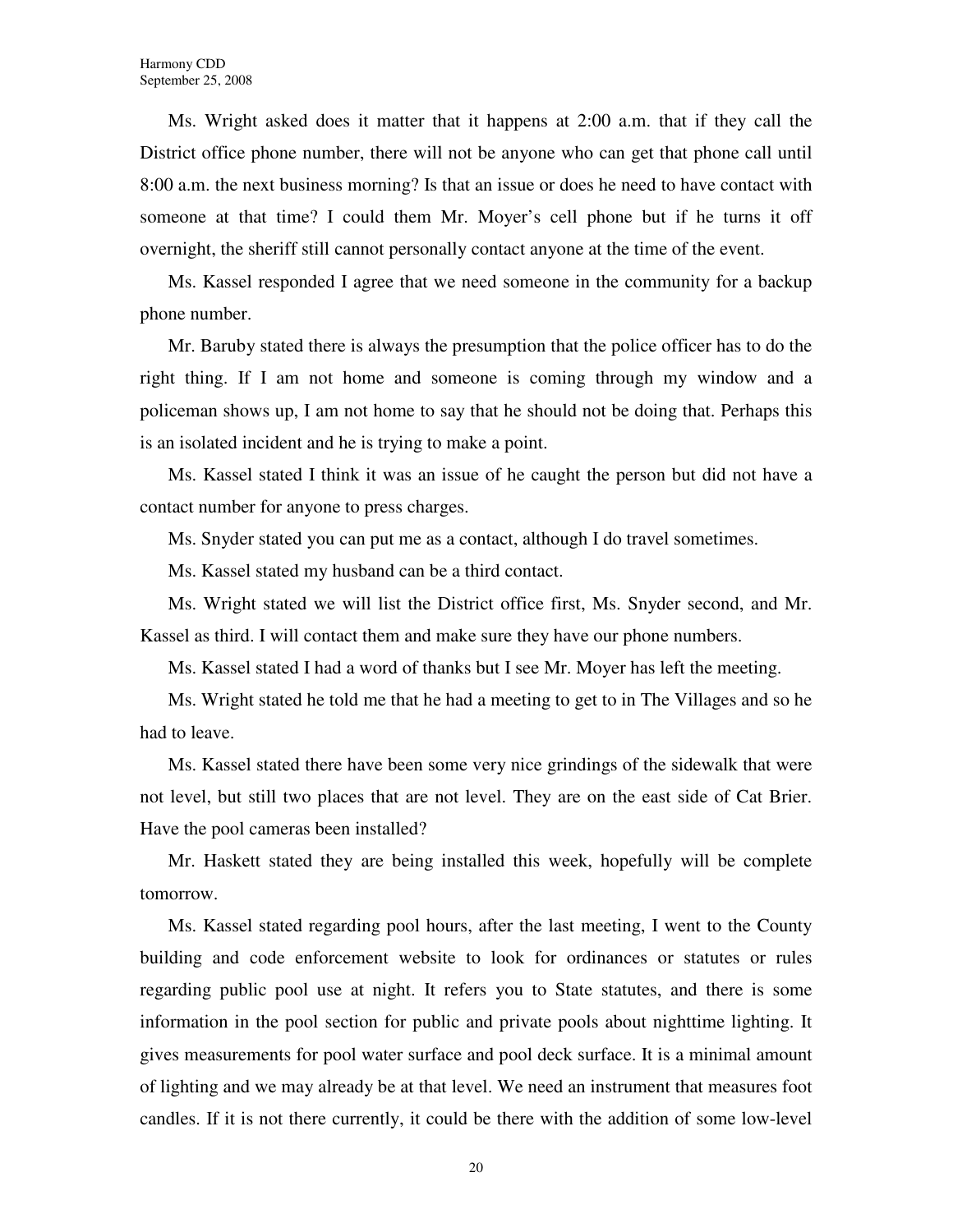lights that are compliant that might also be lit with solar. With the addition of cameras, in terms of liability and safety, I am bringing this up to Board for consideration. The pool is unavailable for people who work during the day except for weekends. If we extended hours, then it is an amenity that can be used on a regular basis. We have liability covered. We will have the cameras installed. We will have card or key access. We will have complied with lighting issues. We can also have a rule that anyone who goes after daylight hours has to be over 21 or accompanied by a parent.

Mr. Golgowski stated we can take the information and look into it more in terms of use and legal issues.

Mr. Peach stated I would like to ask counsel to research and report at next meeting. If there are no legal issues, we can look at ways to make it happen.

Ms. Kassel stated someone at the last meeting brought up pond drainage and the cost for maintaining ponds. While it would be interesting and educational to learn about the drainage system, the point of the conversation was why is the CDD paying for 100% of pond maintenance exclusive of mowing on the golf course? Why is there an inequitable amount of financial responsibility on the part of the CDD for pond maintenance costs when a majority of ponds are not located on CDD property?

Mr. Tome stated I was not at the last meeting but I read the minutes. Something that did not come up is the fact that the golf course facilities do pay \$60,000 annually in assessments and that was not noted or discussed. The purposes of that assessment are for maintenance of CDD facilities that they are abutting to or have the benefit of.

Ms. Kassel asked is that \$60,000 paid to the CDD as part of taxes?

Mr. Tome responded yes just as your assessments are based on lot type, theirs is based on acreage for commercial use and that is how they are assessed. The same is true for Town Center or other facility. They are assessed as well.

Ms. Wright stated anyone who owns property within the District is assessed according to an assessment methodology. We have an assessment department that determines how each of your properties is assessed, how the developer's property is assessed, how commercial unit is assessed, how all different land owners are assessed within the boundaries of the District. These ponds are within the District, they are a District facility. As was mentioned several times at that meeting, it is all part of a stormwater management system. You as residents pay assessments based on the benefit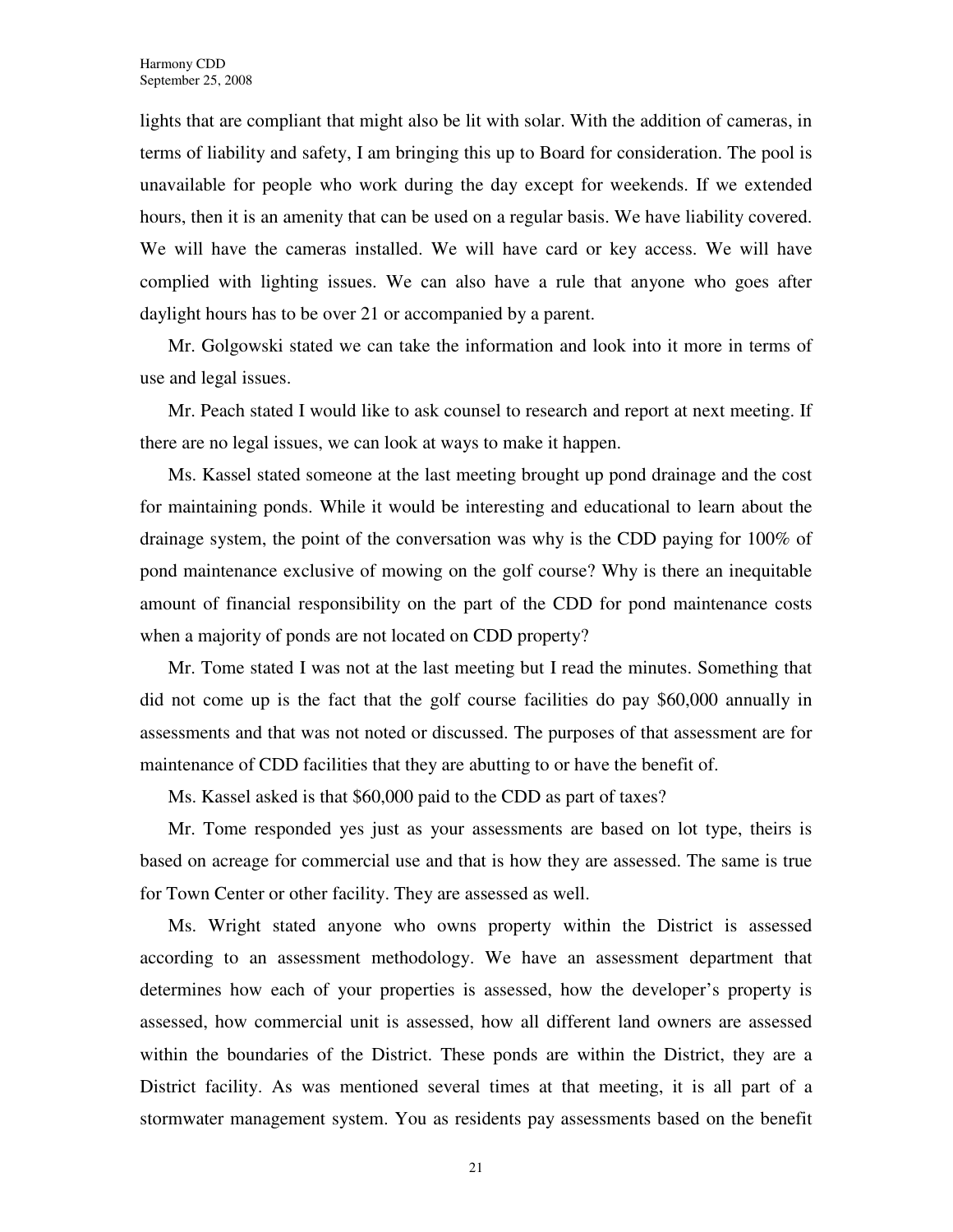that you receive from all the District facilities. The golf course obviously is larger and pays a much larger proportionate share of that. All that is explained by the assessment methodology as to everyone fair and proportionate share. That goes into the revenues that are collected from assessments. The \$60,000 that the golf course pays is not just for pond maintenance but it goes into the District's entire budget.

Ms. Kassel asked has there been any forward motion on the memorial bench that we have been discussing? In order to have memorial service for the community and for the family. We have colleted \$800 toward the bench and we would like to order in the next few weeks and so that it can be installed for the memorial service in January. There is a six to eight-week lead time. Where are we with that?

Mr. Golgowski responded a draft policy was circulated last month. It needed to be reviewed for legal form.

Mr. Qualls stated I reviewed the policy but when the District adopts a policy, we need to go through rulemaking just like we just did for parks and recreation facilities.

Mr. Golgowski asked do we need to adopt it as rule or just as a policy?

Mr. Qualls responded it is essentially the same but it is rules on who can donate what. Either way, this Board's policy is that anytime rules or policies are developed is to go through rulemaking process because you give notice to all members of the public and invite their comments.

Ms. Snyder asked can we do that before the next meeting?

Mr. Qualls responded we can start the process but we need to have a workshop and then a public hearing.

Ms. Wright stated there is not enough time to advertise for rulemaking for your next meeting.

Mr. Qualls stated it will be at least a two-month process.

Mr. Peach stated when we started talking about this, we discussing having some control on it. We discussed having donations come to the CDD and then the CDD making the decisions on what needs to be done and putting whatever it is within the community. Does that require policy and rulemaking? We have the ability to accept donations and we have placed public art. Can we do that without going through this process?

Mr. Qualls stated the Board has in the past made such determinations on a case-bycase basis. It has been done and it is an option. It is advisable if this is going to be a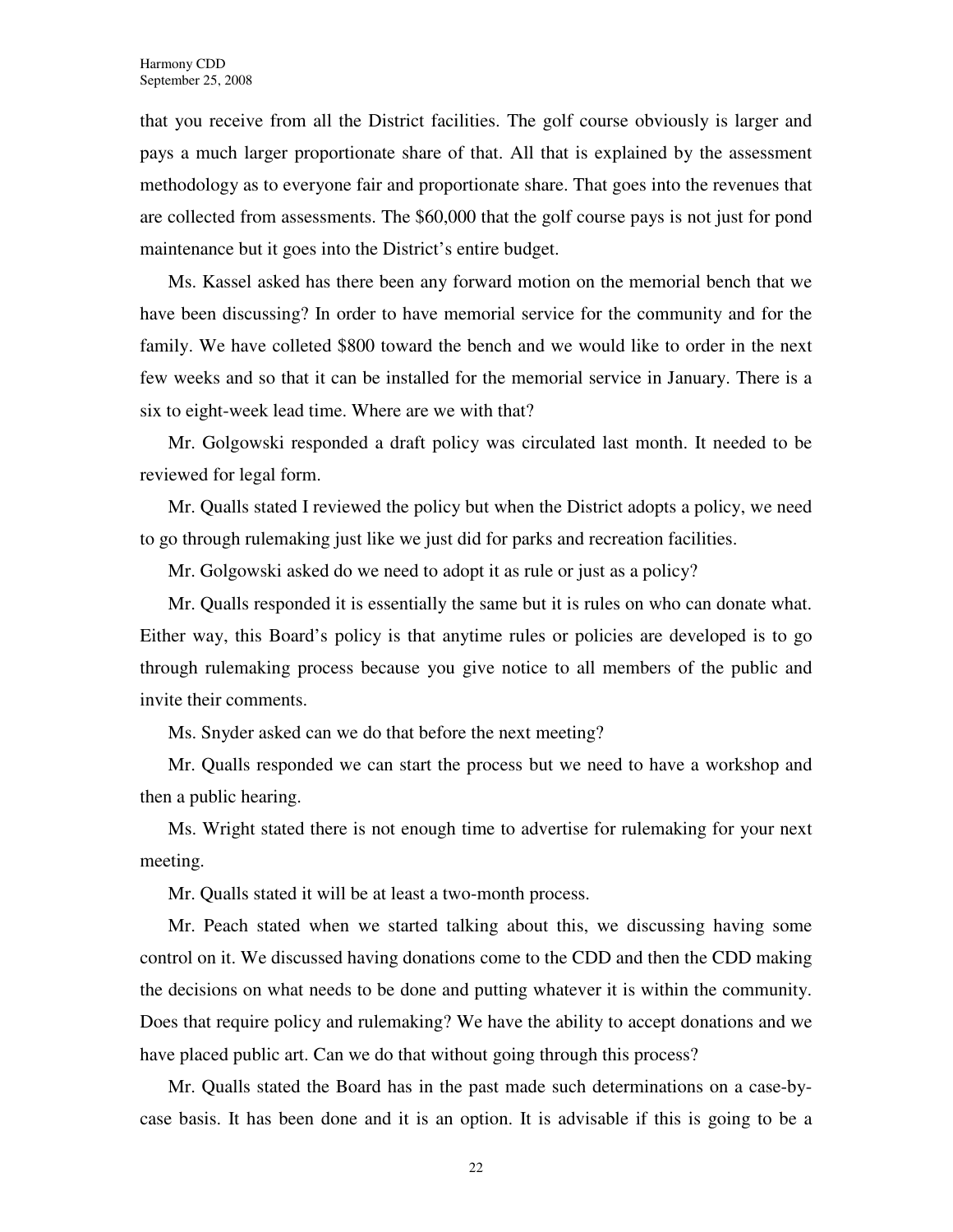continuing thing to develop a written policy and get public input. That is helpful and advantageous in the long run.

Ms. Snyder asked how can we get this done?

Ms. Wright responded we can advertise for a workshop for next month immediately following your regular meeting to discuss this issue. We have also discussed considering to allow the pool to be open at night if there is sufficient lighting. If we have a two or three-month lead time, that will allow us to get workshops in place for both these items and do research on those things. If you are going to change your pool hours, you will need to do that by rulemaking. You should consider both of those at the same time. next month is also the last meeting for two of our Supervisors and there will be new Board members on the Board during this process. Those are things for your consideration. We can certainly start the process and get workshops scheduled for your next meeting.

Ms. Kassel stated the rules simply state during pool hours. I thought the idea was to have the rules but in terms of details, the CDD can change those policies as needed without going through the rulemaking process.

Mr. Qualls stated the rules say sunup to sundown for pool hours.

Mr. Golgowski stated we can schedule a workshop and if no changes are needed, then we do not need to discuss it.

Ms. Wright stated that is correct.

Mr. Golgowski stated if there are, then we will have the opportunity to discuss it.

Mr. O'Keefe asked do we need a workshop and invite the public?

Mr. Qualls responded yes.

Ms. Snyder asked do we need a workshop to put up signs for no trespassing?

Mr. Qualls responded no.

Mr. Golgowski asked is there an advantage to use the draft memorial policy while we are going through this rulemaking process?

Mr. Qualls responded the draft policy is a good policy but it lacks any language relating to the District's powers and how it relates to a District. All the regulations on what types of things will be donated will be part of the policy, but the policy needs to include the purpose of maintaining infrastructure and how any donations need to fall within that purpose. You cannot donate a scholarship because how does that fall within the District's purpose of maintaining infrastructure?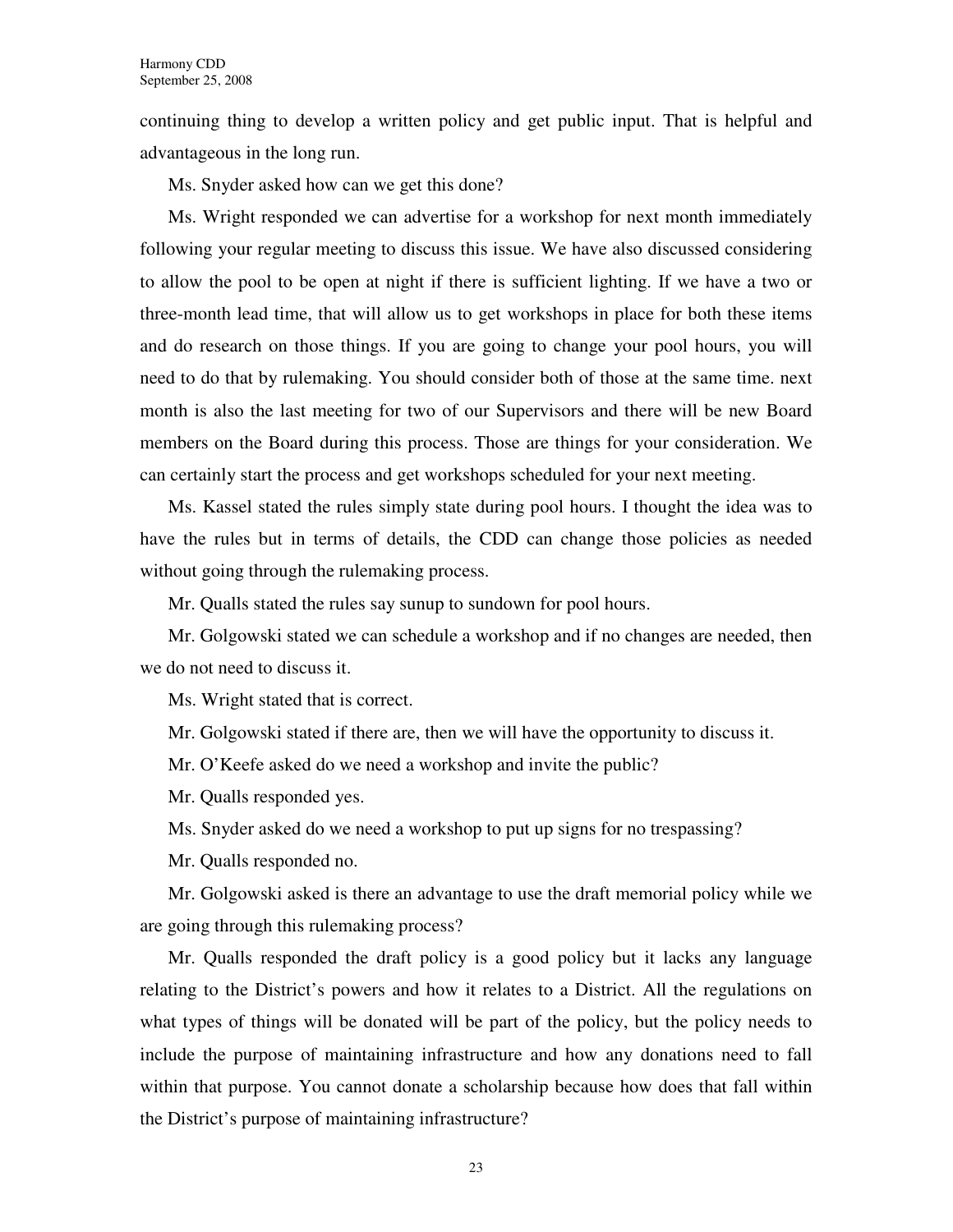Ms. Kassel stated this could be easily solved by having the CDD purchase a bench and put in a plaque and simply forwarding any donations to the CDD. Then residents are not actually purchasing it; the CDD is purchasing it. You can obviate the need for a policy because it is not as though property is being donated or decided upon by the residents. It could be the developer who purchases it and gives it to the CDD. Whatever monies and costs are involved are given to the developer.

Mr. Peach stated why do you not go ahead and purchase the bench and marker, and put it together and unveil it. Then we can decide under the terms of the policy that we adopt later where it will be placed. Then you have achieved the goal of what it is that has been purchased, and we can place it when we catch up with you after the workshop. Then we are not accepting anything but we are following procedures that we will have in place and you have accomplished what you want to do.

Ms. Wright stated we can certainly have this accomplished by January. It is a minimum of two months to go through this process and it can be completed by November or December.

Ms. McGinnis stated we need to put something in place to protect everyone's interests.

Mr. Qualls stated I would like a motion to direct staff to go through rulemaking process and start by advertising a workshop for the next meeting.

Ms. Kassel asked what is the distance between the workshop and the hearing?

Ms. Wright responded we have to advertise the rulemaking hearing 28 and 29 days in advance, but it takes several days to get to the newspaper for their publishing deadlines. The workshop can be the morning of the hearing but we do not have time to notice a hearing for the next meeting. We will have a workshop in October and the hearing in November during the regular CDD meeting.

Ms. Snyder stated we will not have enough time to order the bench and the plaque.

Mr. Qualls stated the bench and the plaque are being donated to the District. The District is not ordering anything; we are just receiving a donation.

Ms. McGinnis stated they should go ahead and order everything.

Ms. Kassel stated in lieu of a plaque, since these are recycled plastic benches that last a very long time, you can have routed into one of the slats in the back of the bench your memorial sign, with 1.5-inch letters. Rather than having something that is attached that